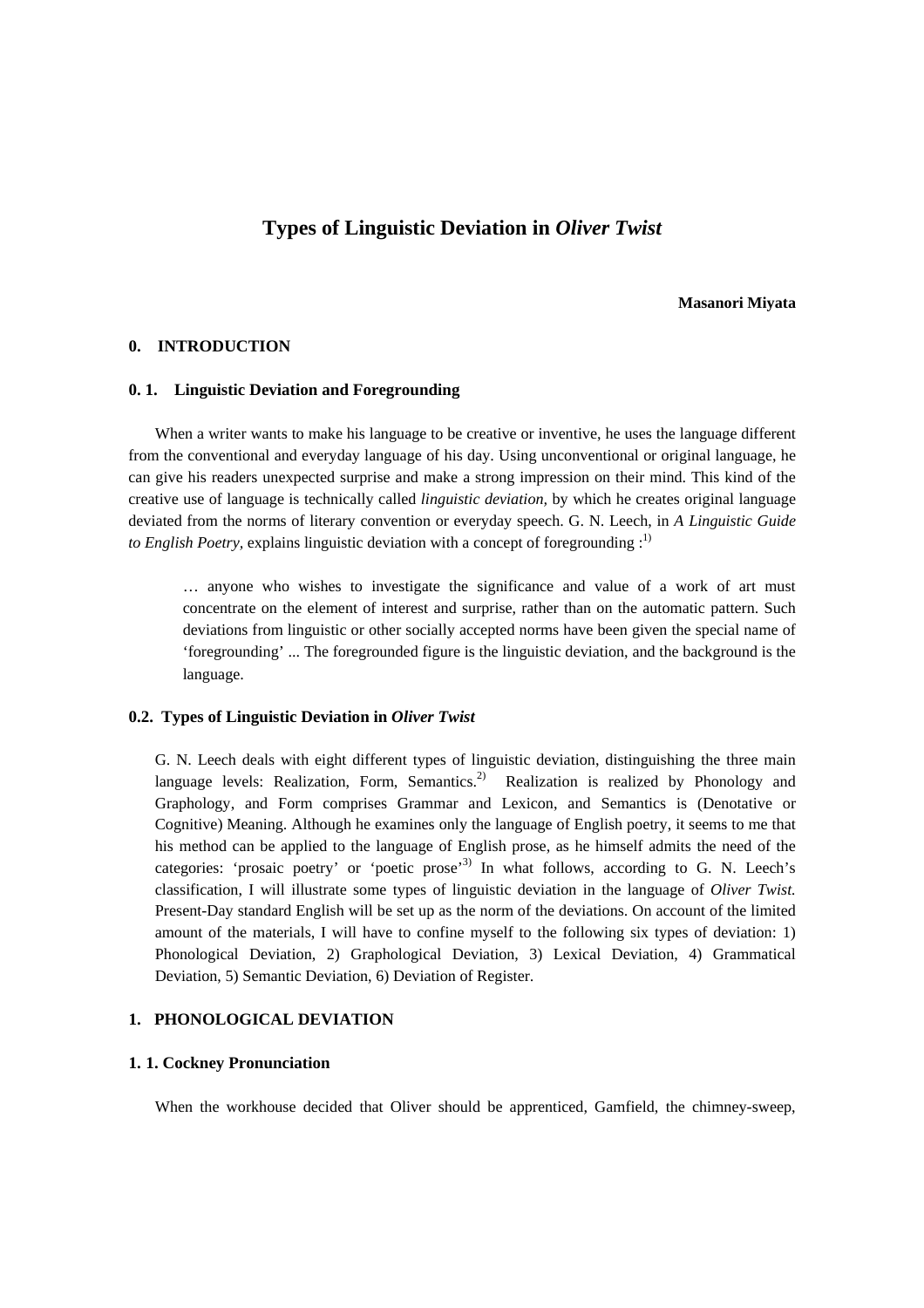happened to come by the workhouse and offering to be his master, answered the questions of the board of the workhouse. The following speech of Gamfield is a good example of Cockney, showing typically vulgar or substandard pronunciation:

1. 'That's acause they damped the straw afore they lit it in the chimbley to make 'em come down agin, said Gamfield; 'that's all smoke, and no blaze; vereas smoke ain't o' no use at all in making a boy come down, for it only sinds him to sleep, and that's wot he likes. Boys is wery obstinit, and wery lazy, gen'lmen, and there's nothink like a good hot blaze to make 'em come down vith a run. It's humane too, gen'lmen, acause, even if they've stuck in the chimbley, roasting their feet makes 'em struggle to hextricate theirselves'. (Gamfield, III, 16)<sup> $4)$ </sup>

The words of Cockney pronunciation are: "acause"  $(2x)$  (=because), "afore" (=before), "chimbley"  $(2x)$ (=chimney), "agin" (=again), "sinds" (=sends), "vereas" (=whereas), "vith" (=with), "wot" (=what), "wery" (=very), "nothink" (=nothing), "hextricate" (=extricate), "ain't" (=isn't), "gen'lmen" (2x) (=gentlemen), "em" (2x) (=them), "o" (=of), and "obstinit" (=obstinate) is an instance of phonetic spelling. A reflexive pronoun "theirselves" is used on the analogy of such forms as  $myself$ <sup>5</sup>. An emphatic expression "smoke ain't o' no use" is an instance of double negative.

## **1.2. Barney's Pronunciation**

Barney is a young Jew, employed at the Three Cripples. He has a chronic catarrh which affects his nasal sounds: [n] and [m].

#### **1.2.1. [n] sound pronounced as [d]**

2. 'I'b dot certaid you cad,' said Barney, who was the attendant sprite; 'but I'll idquire.' (Barney, XLII, 320)

To put his words in an ordinary man's speech, "dot", "certaid", "cad", "idquire" would be *not, certain, can, inquire,* respectively. Similar examples are:

"bid" (=been), "havid" (=having), "id" (=in) (XV, 106) / "dobody" (=nobody), "Dadsy"  $(-\text{Nancy})$  (XV, 105) / "wud" (=one), "Fagid" (=Fagin) (XXII, 159) / "ad" (=an), "uds" (= ones), "stradegers" (=strangers) (XLII, 321) / "dow" (=now), "had" (=hand), "od" (=on) (XLV, 345), etc.

# **1.2.2. [m] sound pronounced as [b]**

3. 'Frob the cuttry, but subthing in your way, or I'b bistaked.' (Barney, XLII, 321)

Again in an ordinary man's speech, "frob", "subthing", "I'b", "bistaked" would be *from, something, I'm, mistaken,* respectively. Similar examples are: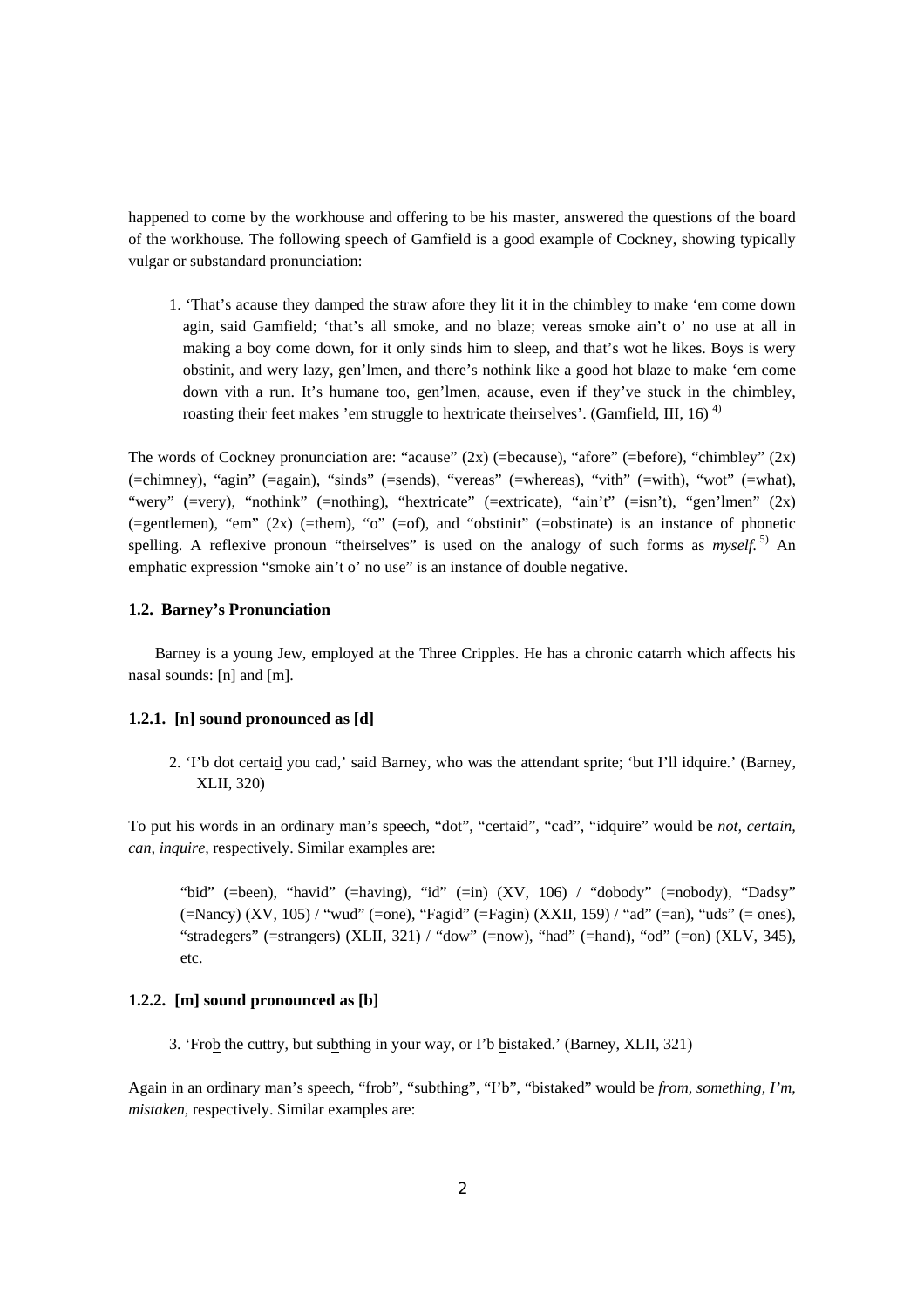"Bister" (=Mister), "cub" (=come) (XXII, 158) / "roob" (=room), "rub" (=rum) (XLII, 321) / "Biss"  $(=Miss)$  (XV, 105), etc.

It seems as if Dickens wanted to try to depict some aspects of language pathology by Barney's speech.

# **2. GRAPHOLOGICAL DEVIATION**

This section treats of orthography or typography of the Text. Dickens's uses of typographical devices show, as R. Quirk says, 'Dickens's never-ending struggle to make full use of conventions of the written English for a precise indication of linguistic form.<sup>6)</sup>

#### **2.1. Parenthesis**

Mr. Bumble, married to Mrs. Corney and promoted from a beadle to a master of the workhouse, gradually loses his dignity and at the same times loses his power over his wife and paupers. In the following example, the parentheses show his inner thought of fear.

4. 'Have the goodness to look at me,' said Mr. Bumble, fixing his eyes upon her. ('If she stands such a eye as that,' said Mr. Bumble to himself, 'she can stand anything. It is a eye I never knew to fail with paupers. If it fails with her, my power is gone.') (Mr. Bumble, XXXVII, 268)

When Mr. Bumble suddenly visited a branch workhouse where young Oliver had been "farmed", Mrs. Mann, the matron of the house, discovering him at the wicket, hastily ordered her servant within the house in substandard speech:

5. 'Goodness gracious! Is that you, Mr. Bumble, sir?' said Mrs. Mann, thrusting her head out of the window in well-affected ecstasies of joy. '(Susan, take Oliver and them two drats up stairs, and wash 'em directly.) My heart alive! Mr. Bumble, how glad I am to see you, sure-ly!' (Mrs. Mann, II, 6)

The parentheses in the next scene are used as stage directions, suggesting the author's satirical humour towards Mr. Bumble and Mrs. Mann who pretend to be a good parish officer and nurse:

6. 'You are a humane woman, Mrs. Mann.' (Here she set down the glass.) 'I shall take a early opportunity of mentioning it to the board, Mrs. Mann.' (He drew it towards him.) 'You feel as a mother, Mrs. Mann.' (He stirred the gin-and-water.) 'I drink your health with cheerfulness, Mrs. Mann;' and he swallowed half of it. (Mr. Bumble, II, 7)

The crafty Fagin whispers familiarly to Nancy, calling her "Nance" in parenthesis, to persuade her to perish the villainous Sikes. This kind of parenthesis is used 'as a visual sign of a second level of lowered prominence<sup>'  $7$ </sup> of voice.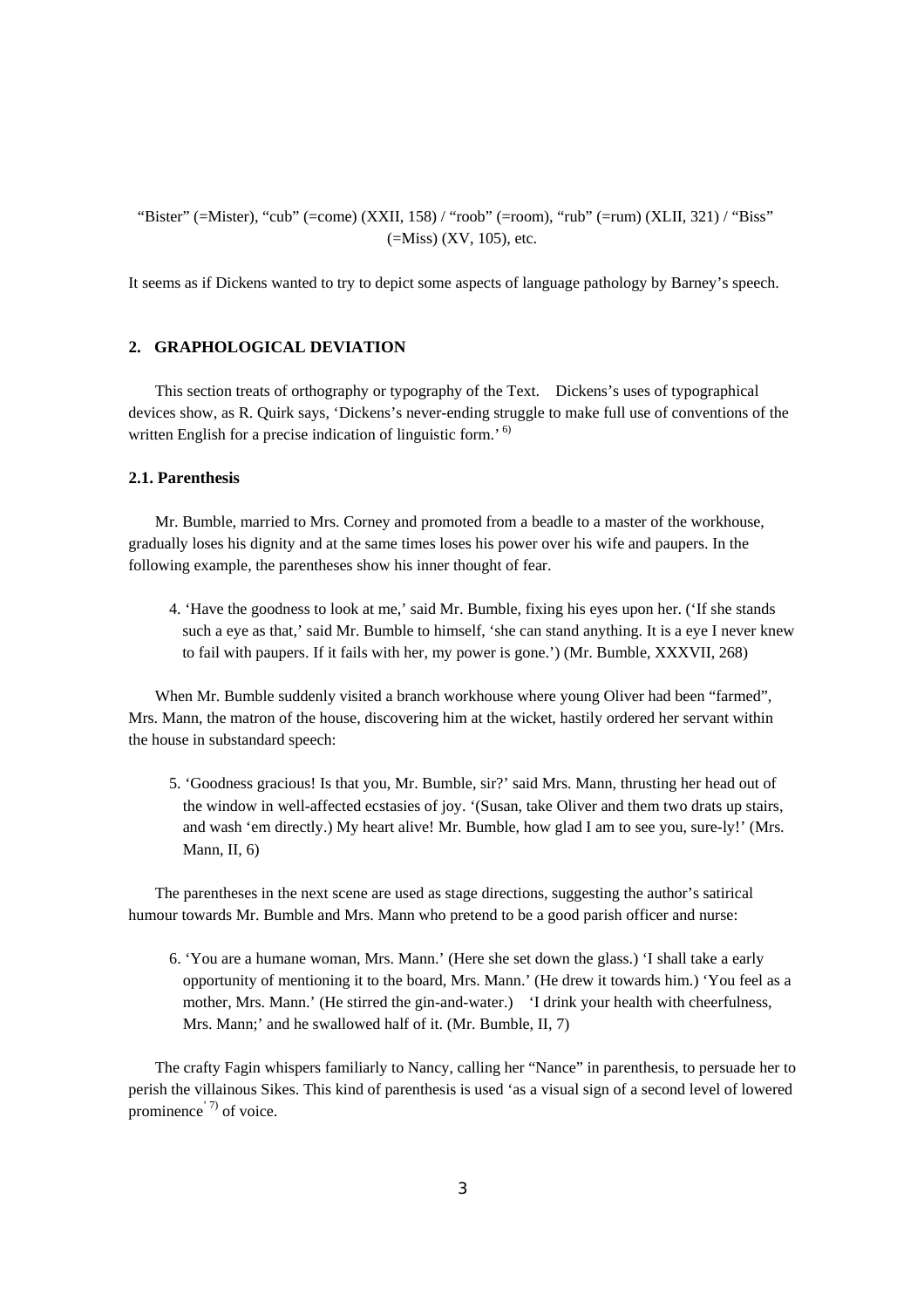7. 'What do you mean?' replied the girl, in the same tone. 'The reason of all this', replied Fagin. 'If *he*'—he pointed with his skinny forefinger up the stairs—'is so hard with you (he's a brute, Nance, a brute-beast), why don't you—' (Fagin, XLIV, 341)

## **2.2. Capital**

At the night when Fagin heard the rumour that Sikes and Oliver had failed in a housebreaking, he went out to Sikes's residence to have an interview with Nancy concerning her lover's traces. But unexpectedly receiving stubborn obstinacy from her, Fagin retorted her with rage in capital letters: "WILL". R. Quirk remarks that such capitals are used 'to indicate spoken prominence for the words so specified.' 8)

8. 'Change it, then!' responded the girl, with a laugh.

'Change it!' exclaimed the Jew, exasperated beyond all bounds by his companion's unexpected obstinacy, and the vexation of the night, 'I WILL change it! Listen to me, you drab.' (Fagin, XXVI, 189)

# **2.3. Dash**

When Nancy ravingly defends Oliver from Fagin's blows, Sikes lays even stress on the word "genteel", expressing ironic tone:

9. 'You're a nice one,' added Sikes, as he surveyed her with a contemptuous air, 'to take up the humane and gen—teel side!' (Sikes, XVI, 116)

Dashes depict well the scene in which Oliver was detected in breaking a house by two servants of the house and was shot by a pistol. Verisimilitude of the scene is expressed by short sentences and words divided by dashes.

10. The cry was repeated—a light appeared —a vision of two terrified half-dressed men at the top of the stairs swam before his eyes—a flash —a loud noise—a smoke —a crash somewhere, but where he knew not, —and he staggered back. (XXII, 163-64)

## **2.4. Hyphen**

Poor Oliver receives blows from Charlotte every time between every syllable of her words. S. Gerson mentions the hyphen of the following example as 'use of hyphen to indicate external circumstances affecting a character's "speech" ' 9)

11. 'Oh, you little wretch!' screamed Charlotte: seizing Oliver with her utmost force, which was about equal to that of a moderately strong man in particularly good training, 'Oh, you little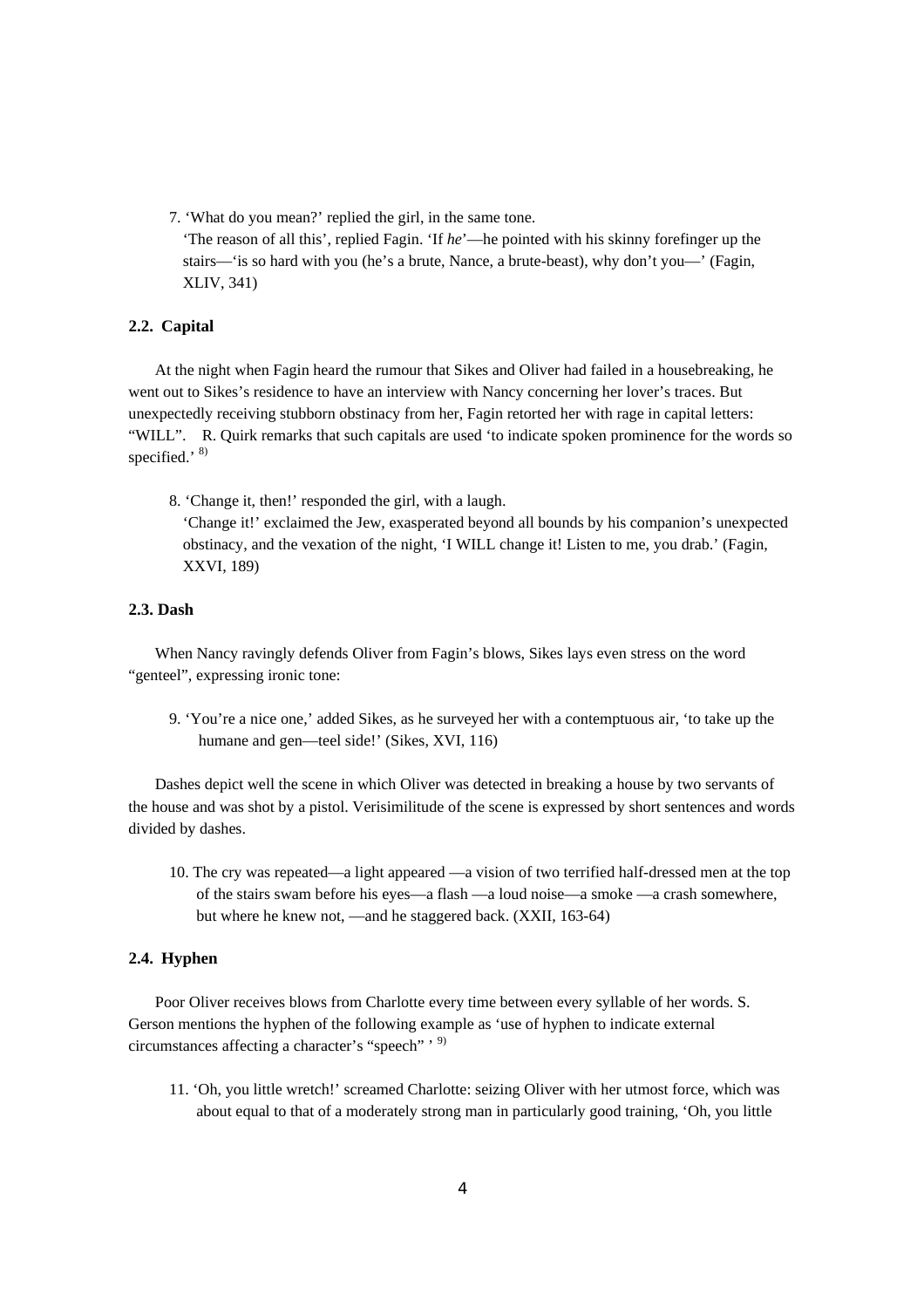un-grate-ful, mur-de-rous, hor-rid villain!' And between every syllable, Charlotte gave Oliver a blow with all her might: accompanying with a scream, for the benefit of society. (Charlotte, VI, 42)

From the first appearance of Bill Sikes, his ferocious character is revealed in his speech. Pronouncing distinctly each syllable of the word "insatiable", he implies malicious contempt towards Fagin.

12. 'What are you up to? Ill-treating the boys, you covetous, avaricious, in-sa-ti-able old fence?' said the man, seating himself deliberately. (Sikes, XIII, 86)

Instances of the similar use of hyphen are:

"ex-clusive" (Crackit, L, 383) / "sure-ly" (Mrs. Mann, II, 6) / "rec-ord" (Bates, XLIII, 330), etc.

#### **3. LEXICAL DEVIATION**

## **3.1. Neologism**

The term *neologism* here includes not only coinage of words, but generally in a broad sense novelty of the use of words. G. N. Leech calls it 'lexical invention' or 'lexical innovation.'10)

#### **3.1.1. Nonce-Use**

Nonce words are used only for the nonce of the context. For example, Jack Dawkins, finding how "green" Oliver is at their first meeting, tells jokingly Charley Bates that he is from "Greenland".

13. 'A new pal', replied Jack Dawkins, pulling Oliver forward. 'Where did he come from?' 'Greenland. Is Fagin up stairs?' (Dodger, VIII, 56)

Charley Bates expresses his merriment with a word "merry-go-rounder" derived from *merry-goround,* roundabout of amusement. *OED* says nothing about this word, but Dr. T. Yamamoto makes reference to it.  $^{11}$ 

14. '*I* should say', replied Master Bates, with a grin, 'that he was uncommon sweet upon Betsy. See how he's a-blushing! Oh, my eye! here's a merry-go-rounder! Tommy Chitling's in love! Oh, Fagin, Fagin! what a spree!' (Bates, XXV, 180)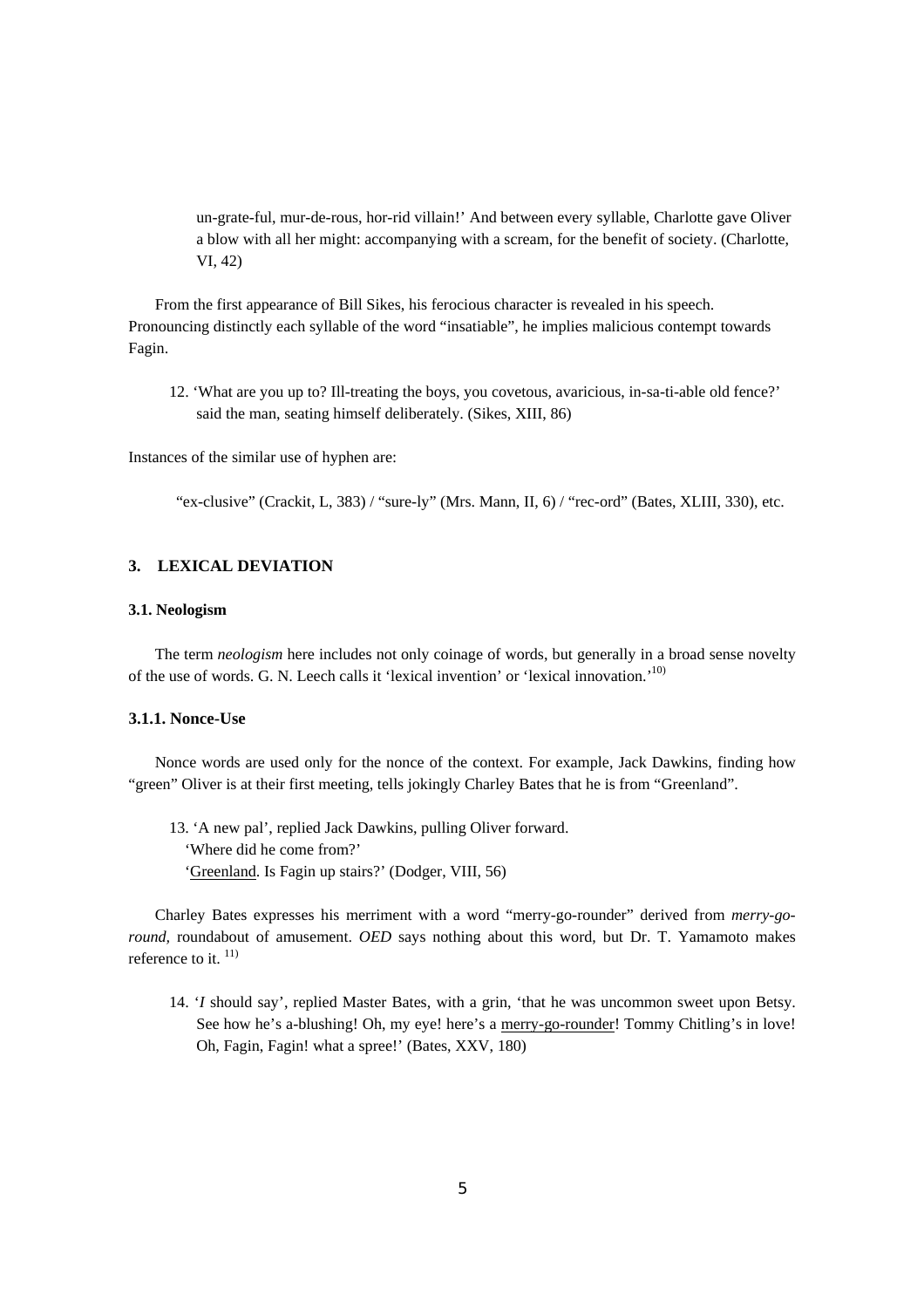# **3.1.2. Functional Conversion**

Functional conversion is a 'means of extending the vocabulary, of especial importance in English,' and it 'consists in adapting an item to a new grammatical function without changing its form.<sup>'12)</sup> To put it more concretely with the following example, the verb "fill out" which does not have a function of noun is used as noun:

15. '1 can't talk about business till I've eat and drank; so produce the sustainance, and let's have a quiet fill-out for the first time these three days!' (Toby Crackit, XXV, 182)

## **3.1.3. Coinage**

The word to which *OED* gives only example from Dickens may be regarded as Dickens's coinage. Dickens's satires on the workhouse system under the new Poor Law in 1834 are easily found in caricaturing of Mr. Bumble, beadle of a parish. His name is, like Mrs. Gamp in *Martin Chuzzlewit,* given in the entries of dictionaries, for instance, as 'self-important official.'13) Dickens seems to do honour to him, inventing a special term "beadlehood" for his dignity of beadle.

16. He was in the full bloom and pride of beadlehood; his cocked hat and coat were dazzling in the morning sun; he clutched his cane with the vigorous tenacity of health and power. (XVII, 119)

But his marriage with Mrs. Corney and his promotion to the master of the workhouse caused him to lose his dignity and power. At last he became miserably henpecked by his wife. Dickens invents a new word "henpeckery" to refer to his state or condition of being henpecked.

17. He was degraded in their eyes; he had lost caste and station before the very paupers; he had fallen from all the height and pomp of beadleship, to the lowest depth of the most snubbed henpeckery. (XXXVII, 271-272)

"Half-baptize" may be likewise taken to be Dickensian coinage, because *OED's* first and second citations are from Dickens, and the second one is from the next example. The word describes concisely in one word the circumstances of Oliver's birth. OED says: *'trans.* To baptize privately or without full rites, as a child in danger of death.'

18. 'And now about business,' said the beadle, taking out a leathern pocket-book. 'The child that was half-baptized, Oliver Twist, is nine year old to-day.' (Mr. Bumble, II, 7)

## **3.1.4. Compounding**

New compound words are made by the process of combining two or more lexical items with hyphen. Sikes speaks contemptuously of Mr. Brownlow and Mrs. Bedwin who kindly helped Oliver in a fever,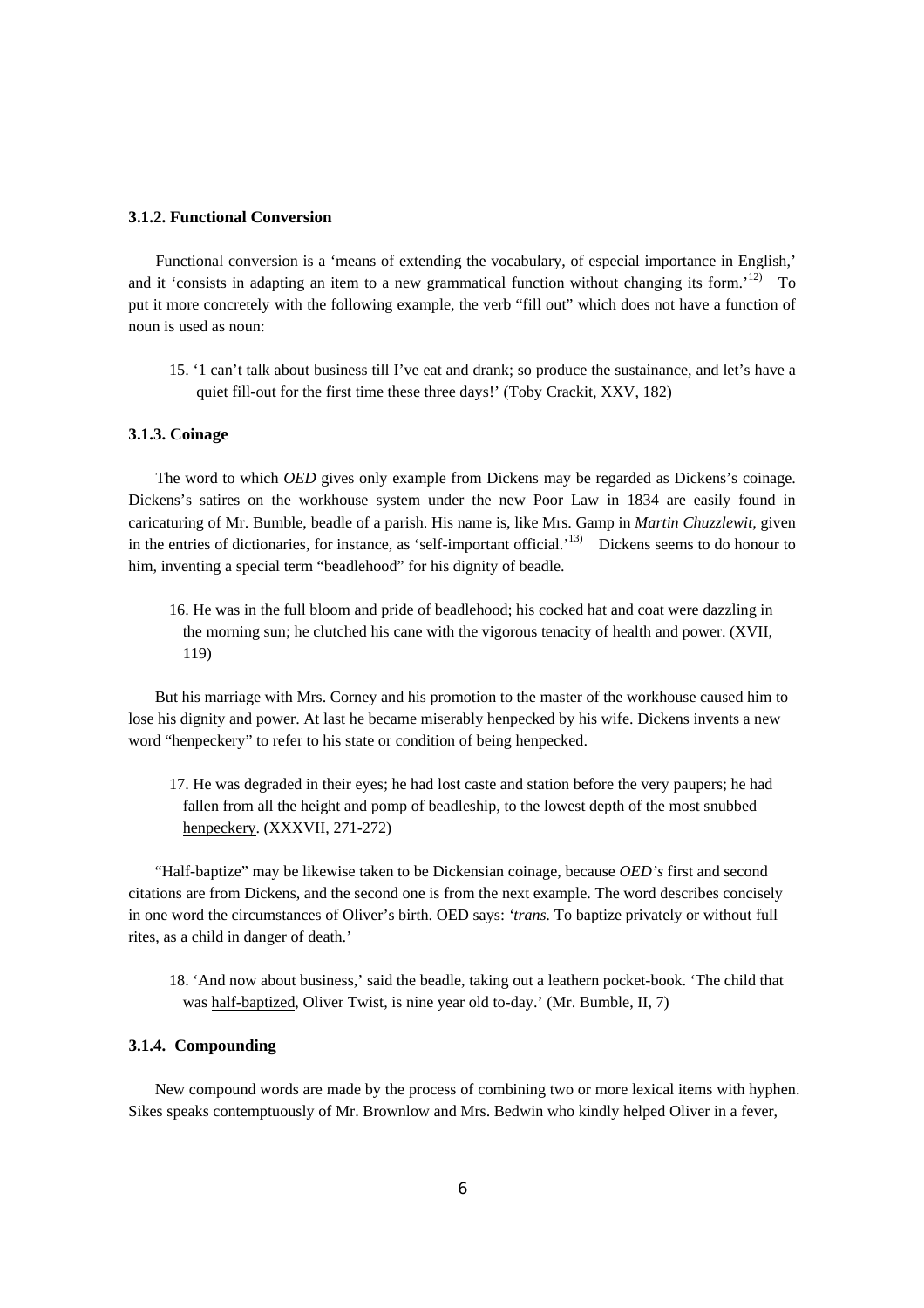calling them "psalm-singers", which means in a metaphorical sense 'good-natured and benevolent people.'

19. 'They're soft-hearted psalm-singers, or they wouldn't have taken him in at all; and they'll ask no question after him, fear they should be obliged to prosecute, and so get him lagged.' (Sikes, XVI, 113)

Another instance of metaphorical 'concept-making'<sup>14)</sup> compounding is "surgeon's-friend". The humanizing metaphorical<sup>15)</sup> word "surgeon's-friend" is used humorously instead of 'orange-peel' by Mr. Grimwig, a friend of Mr. Brownlow. He explains the reason for calling it so: "There's always more or less orange-peel on the pavement in our street; and I *know* it's put there by the surgeon's boy at the corner." (Grimwig, XIV, 98) He is suspecting that the surgeon purposely lets his boy scatter orange-peel to get his patients:

20. 'Look here! do you see this! Isn't it a most wonderful and extraordinary thing that I can't call at a man's house but I find a piece of this poor surgeon's-friend on the staircase? I've been lamed with orange-peel once, and I know orange-peel will be my death at last.' (Mr. Grimwig, XIV, 97)

#### **3.1.5. Mr. Bumble's 'porochial'**

As an officer of a parish Mr. Bumble's greatest concern is matters of parochial affairs. So he is inclined to see anything from his parochial viewpoint. The use of his favourite word "porochial" (=parochial) exemplifies this well. "Porochial", sometimes taking affixes: *anti-, extra*-, -*ly* extends its modification to the nouns 'weather', 'man' and the proper noun 'Dick', and even to the verb 'bring up'.

- 21. 'Hard weather, Mr. Bumble,' said the matron. 'Hard, indeed, ma'am,' replied the beadle. 'Anti-porochial weather this, ma'am.' (Mr. Bumble, XXIII, 166)
- 22. 'Let me see any man, porochial or extra-porochial, as would presume to do it; ….' (Mr. Bumble, XXVII. 200)
- 23. 'What's the matter with you, porochial Dick?' inquired Mr. Bumble, with well-timed jocularity. (Mr. Bumble, XVII, 121)
- 24. 'Can't I be supposed to feel—*I* as brought him up porochially—when I see him a-setting here among ladies and gentlemen of the very affablest description!' (Mr. Bumble, LI, 398)

## **3.2. Malapropism**

The term *malapropism,* ludicrous misuse of words, comes from the name of Mrs. Malaprop in Sheridan's *The Rivals.* In Dickens's works many instances of it can be found in the speech of his characters. In *Oliver Twist,* Mr. Bumble and Jack Dawkins often indulge in malapropism. The following two words: "prosecution" (=persecution), "redress" (=address) are instances of confusing different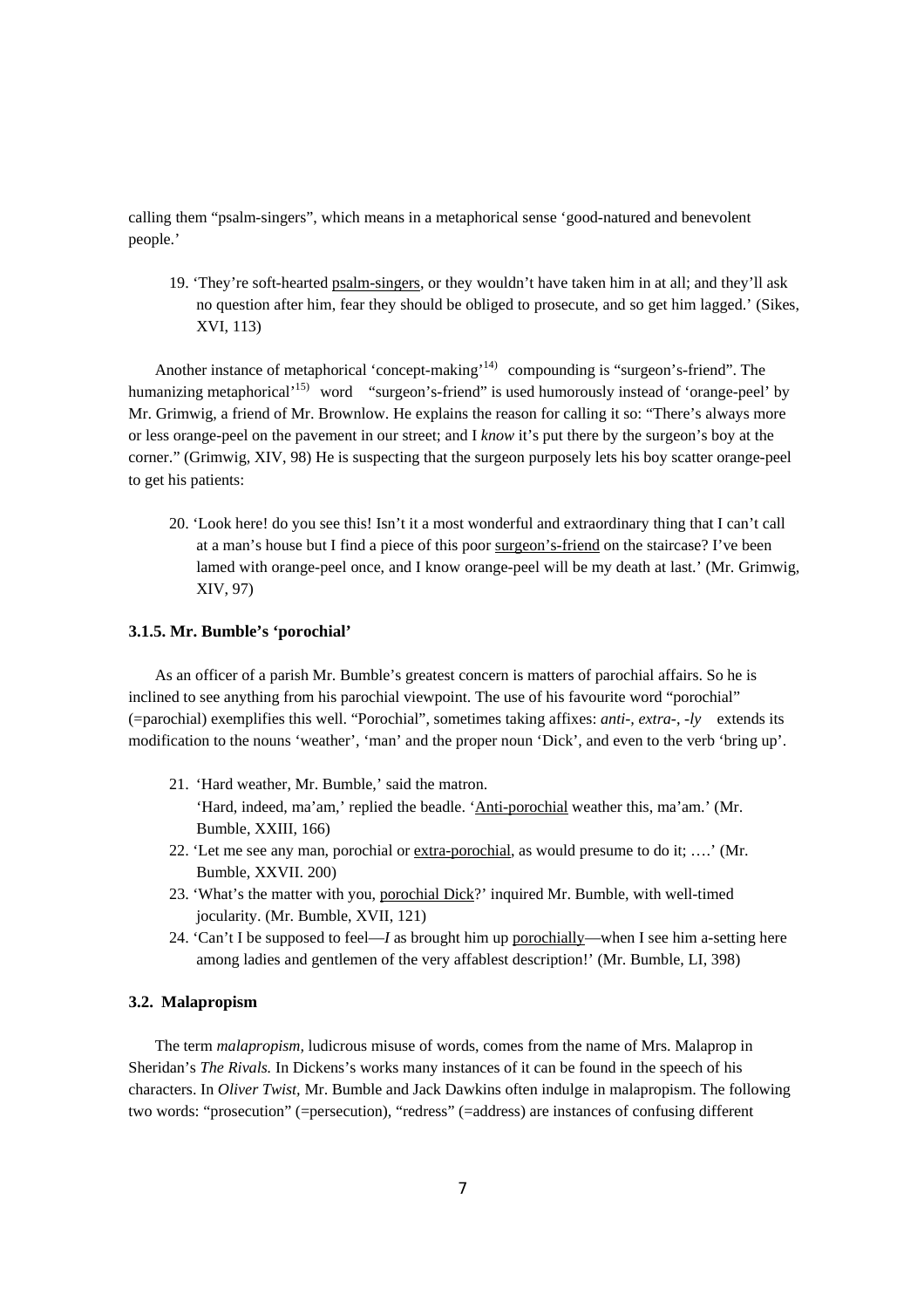# prefixes.16)

- 25. 'A porochial life, ma'am', continued Mr. Bumble, striking the table with his cane, 'is a life of worrit, and vexation, and hardihood; but all public characters, as I may say, must suffer prosecution.' (Mr. Bumble, XVII, 119)
- 26. 'I beg your pardon', said the Dodger, looking up with an air of abstraction. 'Did you redress yourself to me, my man?' (Dodger, XLIII, 335)

There is humorous irony in the malapropisms: "deformation" ( $=$ defamation) and "fondlings" ( $=$ foundlings) in the next examples. $17$ 

- 27. 'Oh! you know me, do you?' cried the Artful, making a note of the statement. 'Wery good. That's a case of deformation of character, any way.' (Dodger, XLIII, 334)
- 28. 'I, Mrs. Mann. We name our fondlings in alphabetical order. The last was a S, Swubble, I named him. This was a T, —Twist, I named *him.'* (Mr. Bumble, II, 8)

It is very common for an uneducated person like Mr. Bumble to misuse a long and difficult word called *polysyllabic word.* When Mr. Bumble tries to display his large vocabulary to a parochial undertaker, he is sure to fall into a malapropism: "antimonial" (=antinomian).

29. Bumble shook his head, as he replied. 'Obstinate people, Mr. Sowerberry; very obstinate. Proud, too, I'm afraid, sir.' 'Proud, eh?' exclaimed Mr. Sowerberry with a sneer. 'Come, that's too much.' 'Oh, it's sickening', replied the beadle. 'Antimonial, Mr. Sowerberry!' (Mr. Bumble, V, 33)

#### **3.3. Colloquialism & Vulgarism**

It is rather difficult to make a clear distinction between colloquial and vulgar (or slangy) words. G. L. Brook explains this difficulty in his subtle comment: 'Slang merges imperceptibly into colloquialism, and both are especially common in the speech of young men.' 18) Even in *OED,* there are such phraseology as *'colloq.* or *slang,' 'colloq.* or *vulgar.'* Hence it will be advisable to put them together under 'substandard vocabulary', as G. L. Brook does.

#### **3.3.1. Thieves' Slang**

In *Oliver Twist* Dickens describes the criminal and degraded life of the underworld in detail. Fagin, Charley Bates and the Dodger make a gang of thieves, and Sikes, Toby Crackit are engaged in housebreaking. They use semi-technical vocabularies<sup>19)</sup> called *cants* or *jargons* which are understood only by the members of them. To give some examples:

30. 'Here,' said Toby, as the young Jew placed some fragments of food, and a bottle upon the table, 'Success to the crack!' (Toby Crackit, XXII, 159, *OED* says: 'Crack', *Thieves' slang.*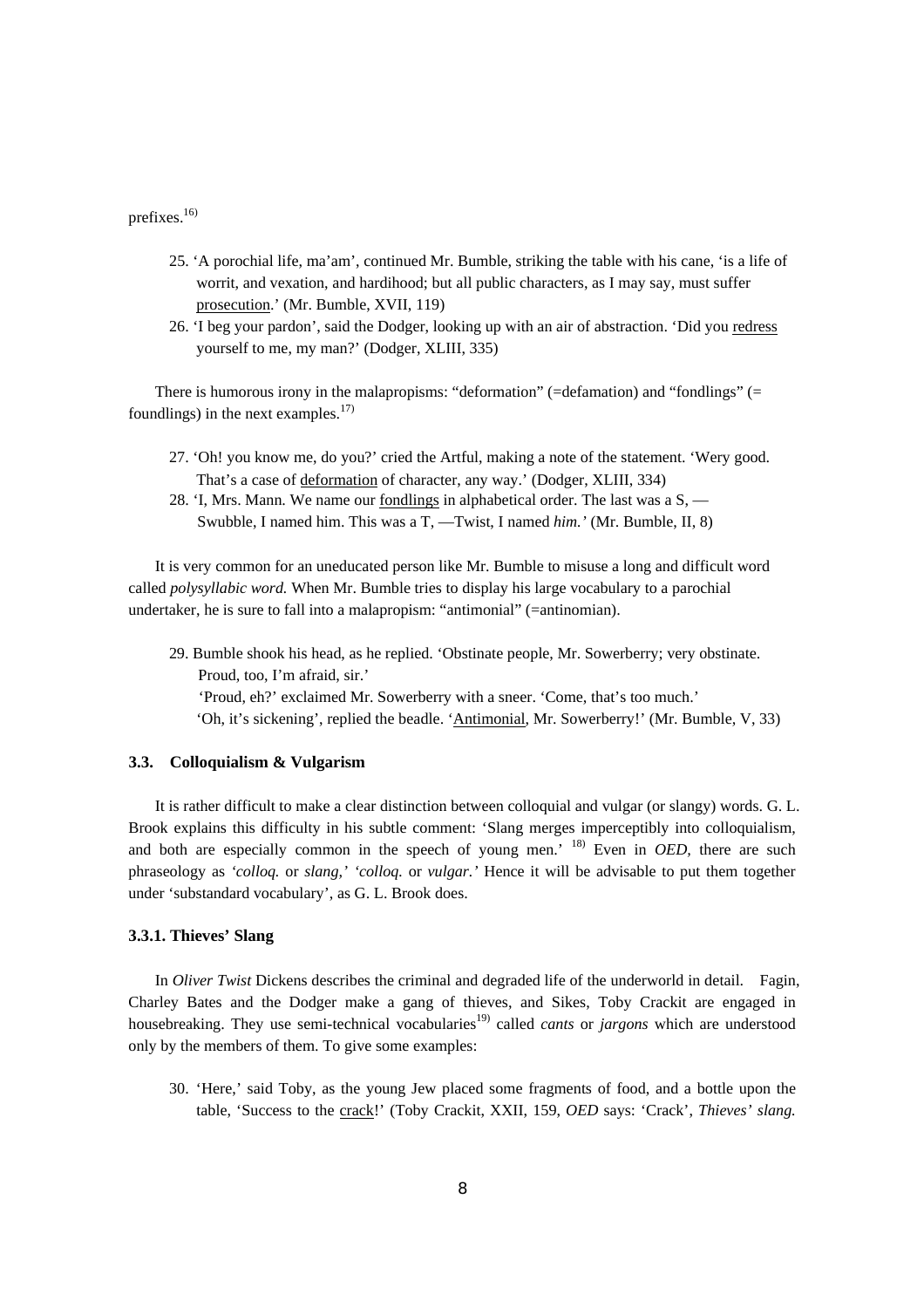House-breaking.)

- 31. '... Now, my dear, about that crib at Chertsey, when is it (=housebreaking) to be done, Bill, eh?' (Fagin, XIX, 137, *OED* says: 'Crib', *Thieves' slang.* A dwelling-house, shop, public-house, etc.)
- 32. 'What are you up to? Ill-treating the boys, you covetous, in-sa-ti-a-ble old fence?' said the man seating himself deliberately. (Sikes, XIII, 86, *OED* says: 'Fence', *Thieves' slang.* A receiver of stolen goods.)

Similarly some other examples are:

"ken" (Dodger, XIII, 92, =a house, especially one occupied by thieves) / "put-up job" (Sikes, XIX, 137, =a burglary arranged beforehand by conspiracy with the servants), etc.

# **3.3.2. Substandard Vocabulary**

The following list includes both colloquial and vulgar words, which are arranged in alphabetical order.

"barker" (Crackit, XXII, 160, =a pistol) / "beak" (Dodger, VIII, 53, =a magistrate or justice of the peace) / "blow" (Bates, XVIII, 131, =to curse, confound) / "blunt" (Sikes, XXXIX, 291,  $=$ ready money) / "bob" (Dodger, VIII, 53,  $=$ a shilling) / "bran" (Dodger, VIII, 54,  $=$ a loaf) / "brat" (Nancy, XV, 106, =a child) / "castor" (Crackit, XXV, 182, =a beaver hat) / "codger" (Claypole, XLIII, 328, =a fellow) / "conkey" (Blathers, XXXI, 226, =nosey) / "cove" (Dodger, X, 65, =a fellow, chap) / "covey" (Dodger, VIII, 52, =a boy, young fellow) / "cracksman" (Crackit, XXV, 182, =housebreaker) / "cut" (Crackit, XXV, 182, =to run away) / "darky" (Crackit, XXII, 160, =a dark lantern used by housebreakers) / "downy" (Dodger, XVIII, 130, =shrewd, alert) / file" (Dodger, XLIII, 334, =a cunning, shrewd person) / "flash" (Dodger, VIII, 53, =connected with the underworld) / "fiat" (Dodger, XVIII, 131, =a duffer, simpleton) " folge" (Dodger, XVIII, 132, =a silk handkerchief or neckerchief) / "gammon" (Sikes, XV. 105, = nonsense) / "glim" (Sikes, XVI, 111, =a candle, lantern) / "grub" (Dodger, VIII, 53, =food) / "heavy swell" (Bates, XVI, 112,  $=$ fashionable) / "jolly" (Bates, IX, 61,  $=$  extremely, very) / "kinchin lay" (Fagin, XLII, 325, =stealing money from children sent on errands) / "lagging" (Fagin, XLIII, 329, =a sentence or term of imprisonment) / "lifer" (Fagin, XLIII, 329, =one sentenced to transportation for life)  $/$  "limb" (Sikes, XXII, 162,  $=$ a young imp or rascal)  $/$ "lummy" (Bates, XLIII, 329, =first-rate) / "lush" (Bates, XXXIX, 290, =to drink) / "magpie" (Dodger, VIII, 53, =a halfpenny) / "mill" (Chitling, XXV, 180, =to send to the treadmill) / "mill" (Dodger, VIII, 53,  $=$ treadmill) / "morrice" (Dodger, VIII, 53,  $=$ to run away) / "mug" (Crackit, XXII, 159, =a face) / "nab" (Fagin, XLIV, 338, =to arrest) / "nob" (Losberne, XXXVI, 264, =a person of some wealth or social distinction) / "pal" (Dodger, VIII, 56, =a friend, companion) / "peach" (Fagin, IX, 59, =to turn informer) / "persuader" (Crackit, XXII, 160, =a weapon) / "pin" (Dodger, VIII, 53, =a leg) / "plant" (Bates, X, 65, =a prospective victim) / "pound" (Landlord of the Three Cripples, XXVI, 187, =to wager) / "prad" (Blathers, XXXI, 222,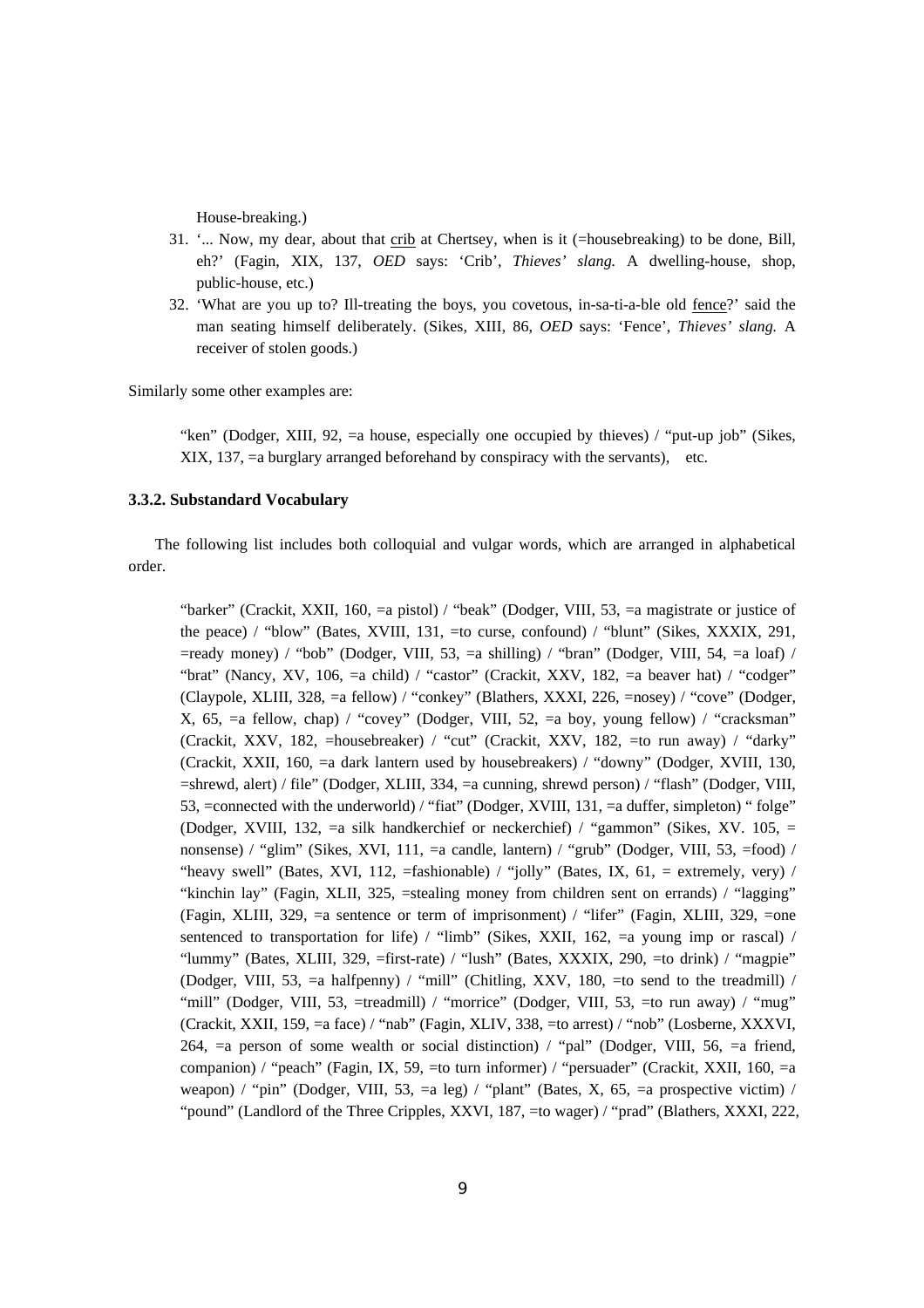$=$ a horse) / "prig" (Bates, XLIII, 330,  $=$ a thief) / "rum" (Charlotte, V, 31,  $=$ strange, odd) / "scrag" (Bates, XVIII, 131, =to hang on the gallow) / "shiner" (Sikes, XIX, 138, =a guinea, sovereign) / "shop" (Sikes, XVI, 110, =to imprison) / "split" (Bates, XII, 83, =to run at great speed) / "split" (Chitling, XXV, 181, =to turn evidence or informer) / "spree" (Bates, XXV, 180,  $=$ a lively or boisterous frolic) / "stand" (Crackit, XXXIX, 292,  $=$  to bear the expense of) / "Stone Jug" (Dodger, VIII, 53, =a nickname for Newgate prison) / "stow" (Sikes, XV, 105, =to cease, or desist from) / "stump" (Dodger, VIII, 53,  $=$ to pay) / "swag" (Fagin, XIX, 241,  $=$ a thief's plunder or booty) / "swipe" (Crackit, XXXIX, 292, =small beer) / "thick" (Claypole, XLIII, 328, =intimate, familiar) / "thundering" (Sikes, XVI, 110, =excessively, immensely) / "tinkler" (Sikes, XV, 105, =a bell) / "togs" (Bates, XVI, 112, =clothes) / "trap" (Dodger, XIII, 85, =a policeman) / "whopping" (Claypole, XLII, 321, =a severe beating or flogging) / "wipe" (Bates, VIII, 56, =a pockt handkerchief), etc.

## **4. GRAMMATICAL DEVIATION**

#### **4.1. Morphology**

#### **4.1.1. Adverb Ending in -s**

On the analogy of such adverbs as *always, sometimes,* lower class people sometimes use adverbs which have unnecessary ending  $-S$ . <sup>20)</sup>

33. 'Bet will go; won't you, my dear?' 'Wheres?' inquired the young lady. (Betsy, XIII, 88*)* 

## **4.1.2. Confusion of Affix**

Mr. Bumble, denouncing juries as "ineddicated" <sup>21)</sup> and vulgar, betrays his own 'uneducated-ness' himself.

34. 'Juries', said Mr. Bumble, grasping his cane tightly, as was his wont when working into a passion: 'juries is ineddicated, vulgar, groveling wretches'. (Mr. Bumble, IV, 24)

## **4.1.3. Comparison of Adjective**

Mr. Bumble makes comparison of adjectives by adding suffixes - *er,* - *est* to the adjectives which would normally be preceded with *more, most* in standard English.<sup>22)</sup>

- 35. 'I remember him, of course. There wasn't a obstinater young rascal—' (Mr. Bumble, XXXVII, 275)
- 36. 'Well! Of all the ungratefullest, and worst-disposed boys as ever I see, Oliver, you are the—'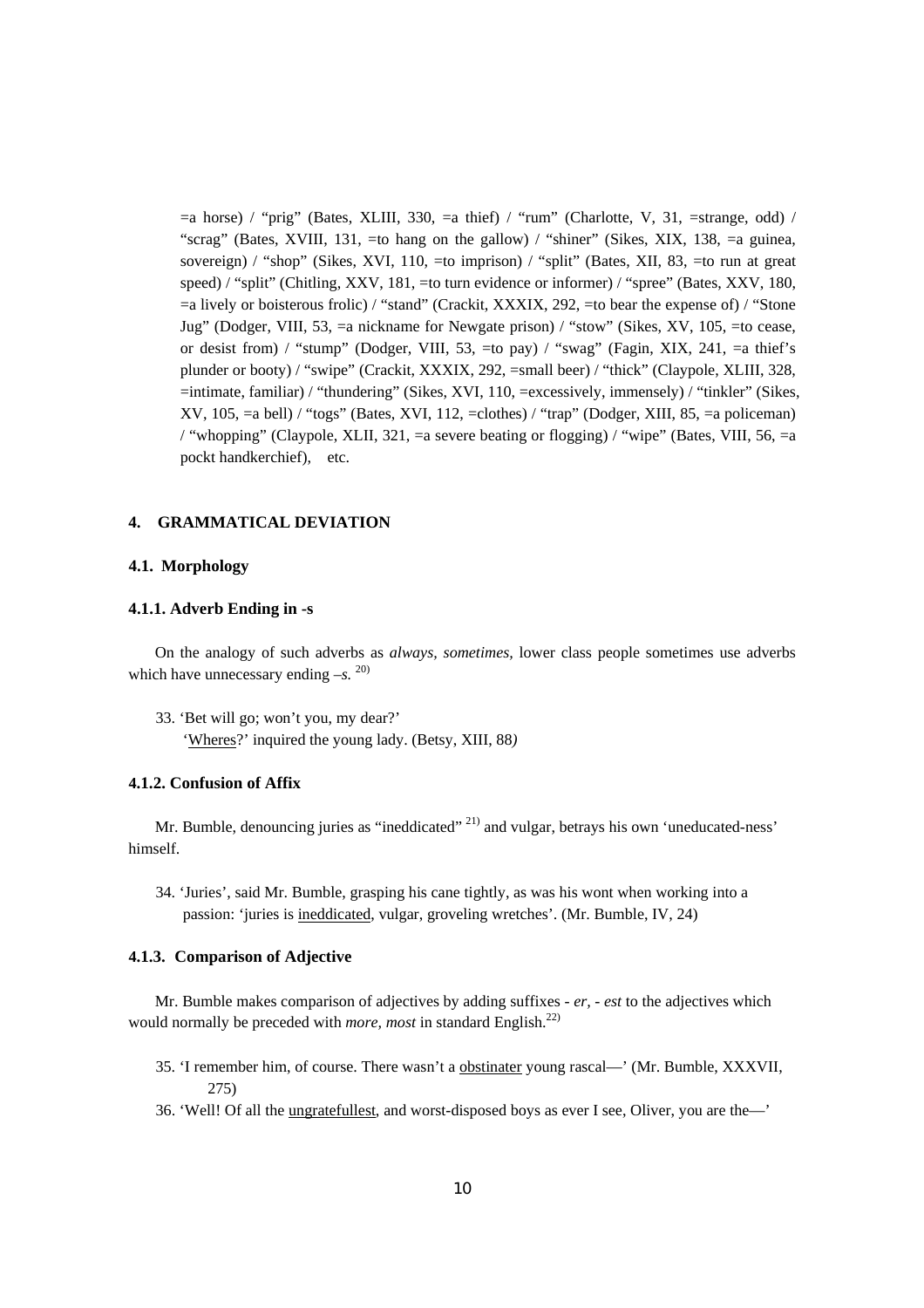(Mr. Bumble, IV, 26)

To make his superlative twofold in emphasis, Mr. Bumble uses a double superlative.

37. 'Well! of all the artful and designing orphans that I ever see, Oliver, you are one of the most bare-facedest.' (Mr. Bumble, III, 21)

### **4.1.4. Adjective Used Adverbially**

Especially in colloquial speech some adjectives are often used adverbially as *flat adverb.* 

- 38. 'And he *will* be a sweep, will he?' inquired the old gentleman. 'If he was to bind him to any other trade to-morrow, he'd run away simultaneous, your worship', replied Bumble. (Mr. Bumble, III, 20)
- 39. '--Heerd a noise', continued Mr. Giles. 'I says, at first, "This is illusion," and was composing myself off to sleep, when I heerd the noise again, distinct.' (Giles, XXVIII, 208)
- 40. 'Not a farthing more', was the firm reply of Mr. Limbkins. 'You're desperate hard upon me, gen'lmen', said Gamfield, wavering. (Gamfield, III, 17)

Similar examples are:

"uncommon" (Sikes, XVI, 117) / "quiet" (Sikes, XX, 149) / "horrid" (Crackit, XXXIX, 292) / "precious" (Dodger, XVI, 111) / "jolly" (Bates, IX, 61) / "regular" (Claypole, VI, 41)  $^{23}$ , etc.

# **4.2. Syntax**

This section begins with the *progressive form* and *do-periphrasis*, since, as J. Söderlind remarks, the great syntactic innovations of the Modern English period are the *do-periphrasis* and the *progressive form*.' 24)

## **4.2.1. Simple Form for** *Progressive Form*

J. Söderlind's comment on the progressive form is: 25)

The main types of the progressive form had reached their full development by the middle of the 19th century... [but] in such a phrase [i. e. *what do you here?*]*,* the progressive form was normal long before the middle of the 19th century, and it is surprising to find the simple form in the text from 1854.

The same phrase *what do you do here?* (=what are you doing here?) appears once in the text of *Oliver Twist* (1837-39). The speaker is Mrs. Bumble, the late Mrs. Corney, who is now henpecking Mr. Bumble.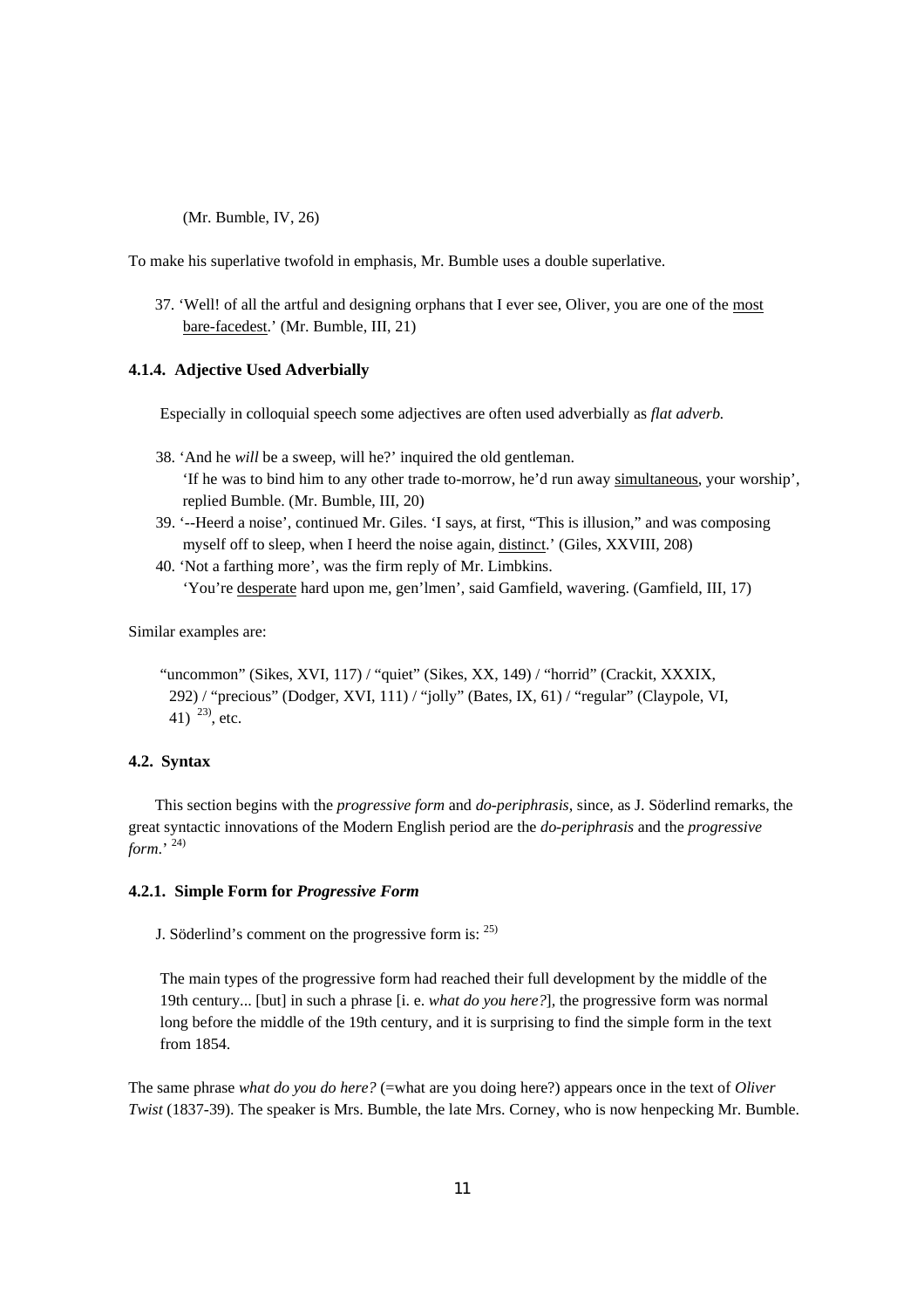It seems that her simple form "what do you do here?" in the following y example will overpower him more strongly.

41. 'My dear', said Mr. Bumble, 'I didn't know you were here.' 'Didn't know I was here!' repeated Mrs. Bumble. 'What do *you* do here?' (Mrs. Bumble, XXXVII, 271)

### **4.2.2. Simple Form for** *Do-periphrasis*

Interrogative sentences beginning with *What, How* sometimes do not require *do-periphrasis* in substandard speech. This usage is now archaic, but originates from earlier periods of the English language.  $^{26)}$ 

- 42. 'But where can he have come from first, and how comes he here alone without the other!' (Crackit, L, 384)
- 43. 'How came that dog here?' he asked. (Sikes, L, 386)

 Likewise in the case of the negation of verbs, *do-periphrasis* is not necessarily used. J. Söderlind says:  $27$ 

The rules governing the do-periphrasis in Present-Day English were fully established by 1700 except with certain verbs, particularly *doubt* and *know,* which could appear in the simple form with *not* much later.

- 44. 'You have the same eye to your own interest, that you always had, I doubt not?' resumed the stranger. (Monks, XXXVII, 273)
- 45. Oliver knew not the cause of the sudden exclamation;…. (XII, 81)
- 46. Mr. Bumble stopped not to converse with the small shopkeepers and others who spoke to him, deferentially, as he passed along. (XVII, 119)

#### **4.2.3. Multiple Negation**

The tradition of this usage can be traced back to the times of Old English and Middle English. In those times it is commonly used to add emphasis, as is typically seen in G. Chaucer's description of a knight in *The Canterbury Tales*:

He nevere yet no vileynye ne sayde. In al his lyf unto no maner wight. (*CT*, *General Prologue,* 70-71) 28)

In Dickens's novels double negatives, sometimes even triple negatives, frequently appear in the speech of low-life characters. They use them in emphasizing their speech: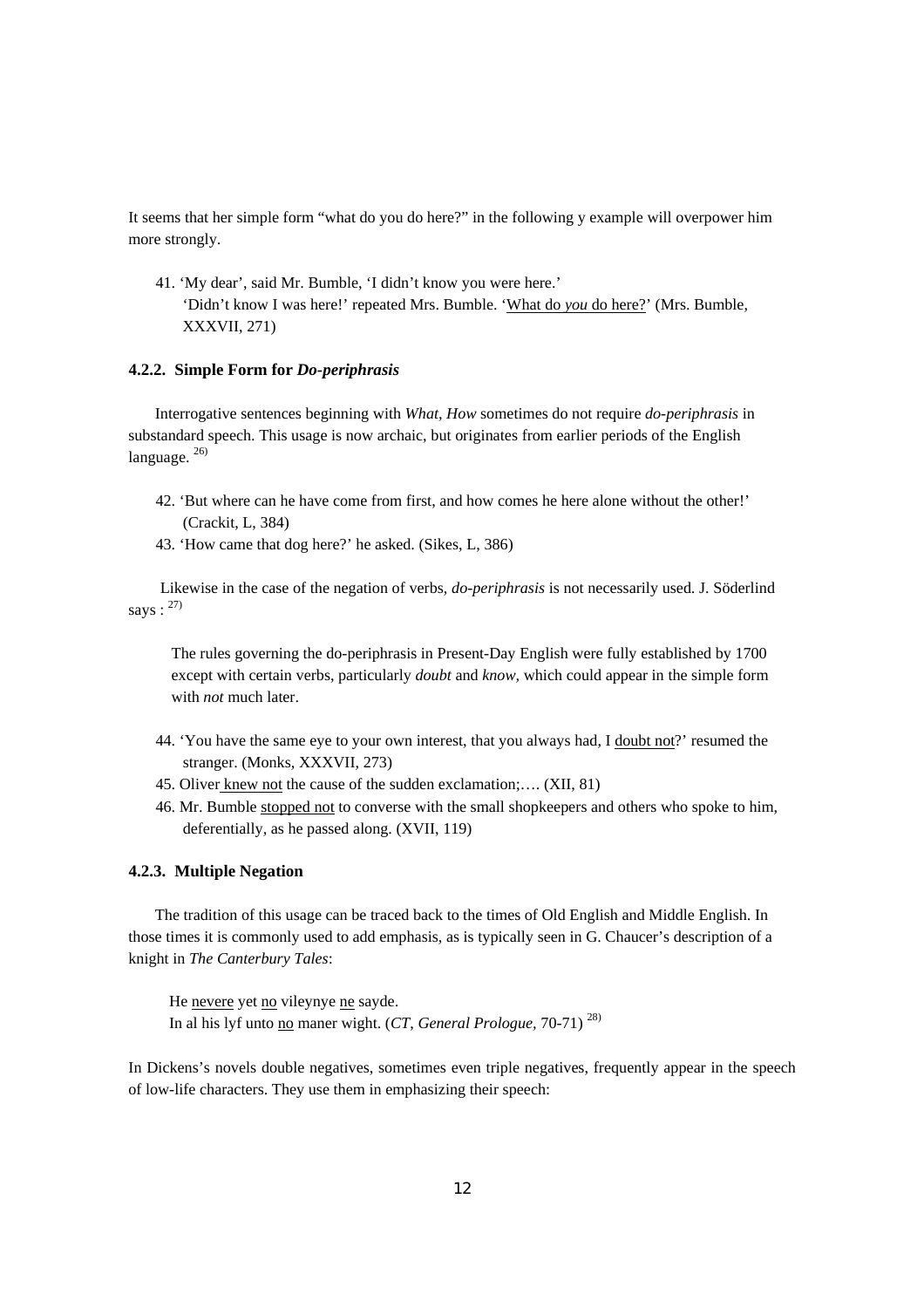- 47. 'You won't do nothing of the kind,' rejoined Mr. Sikes. (Sikes, XXXIX, 291)
- 48. 'Oh, why didn't he rob some rich gentleman of all his walables, and go out as a gentleman, and not like a common prig, without no honour nor glory!' (Bates, XLIII, 330)
- 49. 'Never did, sir!' ejaculated the beadle. 'No, nor nobody never did; ....' (Mr. Bumble, V, 34)

Similarly some other examples are:

"ain't o' no use" (Gamfield, III, 16) / "haven't no more philosophy nor political economy" (Mr. Bumble, IV, 24) / "nobody would never have found" (Blathers, XXXI, 229) / "warn't to be seen nowhere" (Blathers, XXXI, 228) / "nobody will never know" (Bates, XLIII, 330) / "won't show you no mercy" (Dodger, XLIII, 336), etc.

#### **4.2.4. Inversion**

When Oliver was mistaken for a thief and run after by the people raising a hue-and-cry, Dickens's description of the scene is exalted to 'a kind of poetry.' <sup>29)</sup> The inverted word-order of adverbs, subjects, *e g.* "out run the people", depicts vividly the tension and sudden movement of the people.

50. 'Stop thief! Stop thief!' The cry is taken up by a hundred voices, and the crowd accumulate at every turning. Away they fly, splashing through the mud, and rattling along the pavements: up go the windows, out run the people, onward bear the mob,....  $(X, 67)$ 

Taken back to the Fagin's company from the house of Mr. Brownlow, Oliver was threatened to be killed if he tried to escape again. The inversion of the verbs "knew", "thought" and their objective *that*-clauses seems to indicate partly his inner thought of fear.

51. That it was possible even for justice itself to confound the innocent with the guilty when they were in accidental companionship, he knew already; and that deeply-laid plans for the destruction of inconveniently knowing or over-communicative persons, had been really devised and carried out by the old Jew on more occasions than one, he thought by no means unlikely,.... (XVIII, 127)

In the opening paragraph of the novel, Oliver Twist, the hero of the story, is introduced near the end of the paragraph with a dehumanizing metaphor "item of mortality". This opening sentence displays a high, rhetorical style with the inversion of its subject "the item of mortality" and its verb "was born".

52. Among other public buildings in a certain town, which for many reasons it will be prudent to refrain from mentioning, and to which I will assign no fictitious name, there is one anciently common to most towns, great or small: to wit, a workhouse; and in this workhouse was born; on a day and date which I need not trouble myself to repeat, inasmuch as it can be of no possible consequence to the reader, in this stage of the business at all events; the item of mortality whose name is prefixed to the head of this chapter. (I, 1)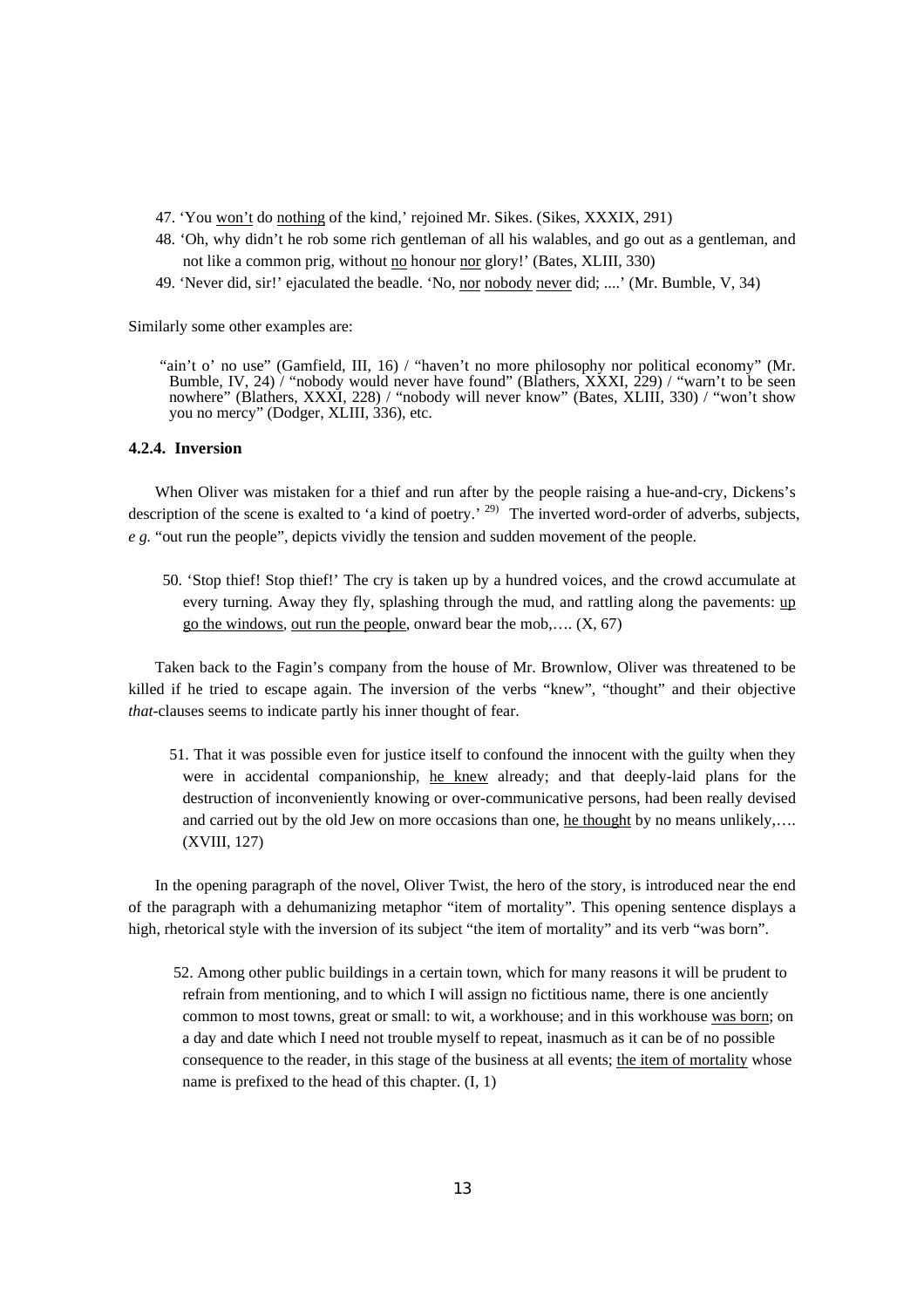# **4.2.5. Enumeration**

When Sikes and Oliver pass through a market place on their way to Mr. Toby Crackit's, Dickens is tenaciously counting up one by one the sights and sounds of the morning market, with a 'camera-eye.'30)

53. Countrymen, butchers, drovers, hawkers, boys, thieves, idlers, and vagabonds of every low grade, were mingled together in a mass; the whistling of drovers, the barking of dogs, the bellowing and plunging of oxen, the bleating of sheep, the grunting and squeaking of pigs, the cries of hawkers, the shouts, oaths, and quarrelling on all sides; the ringing of bells and roar of voices, that issued from every public-house; the crowding, pushing, driving, beating, whooping, and yelling; the hideous and discordant din that resounded from every corner of the markets; and the unwashed, unshaven, squalid, and dirty figures constantly running to and fro, and bursting in and out of the throng; rendered it a stunning and bewildering scene, which quite confounded the senses. (XXI, 153)

## **5. SEMANTIC DEVIATION**

This chapter deals with what G. N. Leech calls 'TROPES: foregrounded irregularities of content.<sup>31)</sup> According to him, they are classified largely into three sections: 1) Semantic Oddity, 2) Transference of Meaning, 3) Honest Deception.

#### **5.1. Semantic Oddity**

Semantic oddity means semantic bizarreness of expression. There are five types of semantic oddity. *Pleonasm, periphrasis* and *tautology* have semantic redundancy, and *oxymoron* and *paradox* have semantic absurdity 'which entail irreconcilable elements of meaning or reference.' 32)

#### **5.1.1. Periphrasis (Circumlocution)**

In Old English poetry we can find many instances of periphrastic expression. *Kennings,* periphrastic compounds, was used to satisfy the demands of alliteration. Now in everyday speech, although periphrasis contradicts the principle of economy of expression, it sometimes produces humorous and ironical effects in literary language. For example, Sikes drinks a glass of spirits with the expression "tossed down his throat", which represents realistically his brutal and greedy wildness.

54. Mr. Dawkins, at the same instant, poured out a wine-glassful of raw spirits from the bottle he carried: which the invalid tossed down his throat without a moment's hesitation. (XXXIX, 290)

At the early stage of the story when Oliver has not yet known the real work of his companions (*i. e.* pickpocket), Dickens consciously refrains himself from mentioning a verb *steal* with the humorous roundabout saying: "exhibited some very loose notions concerning the rights of property."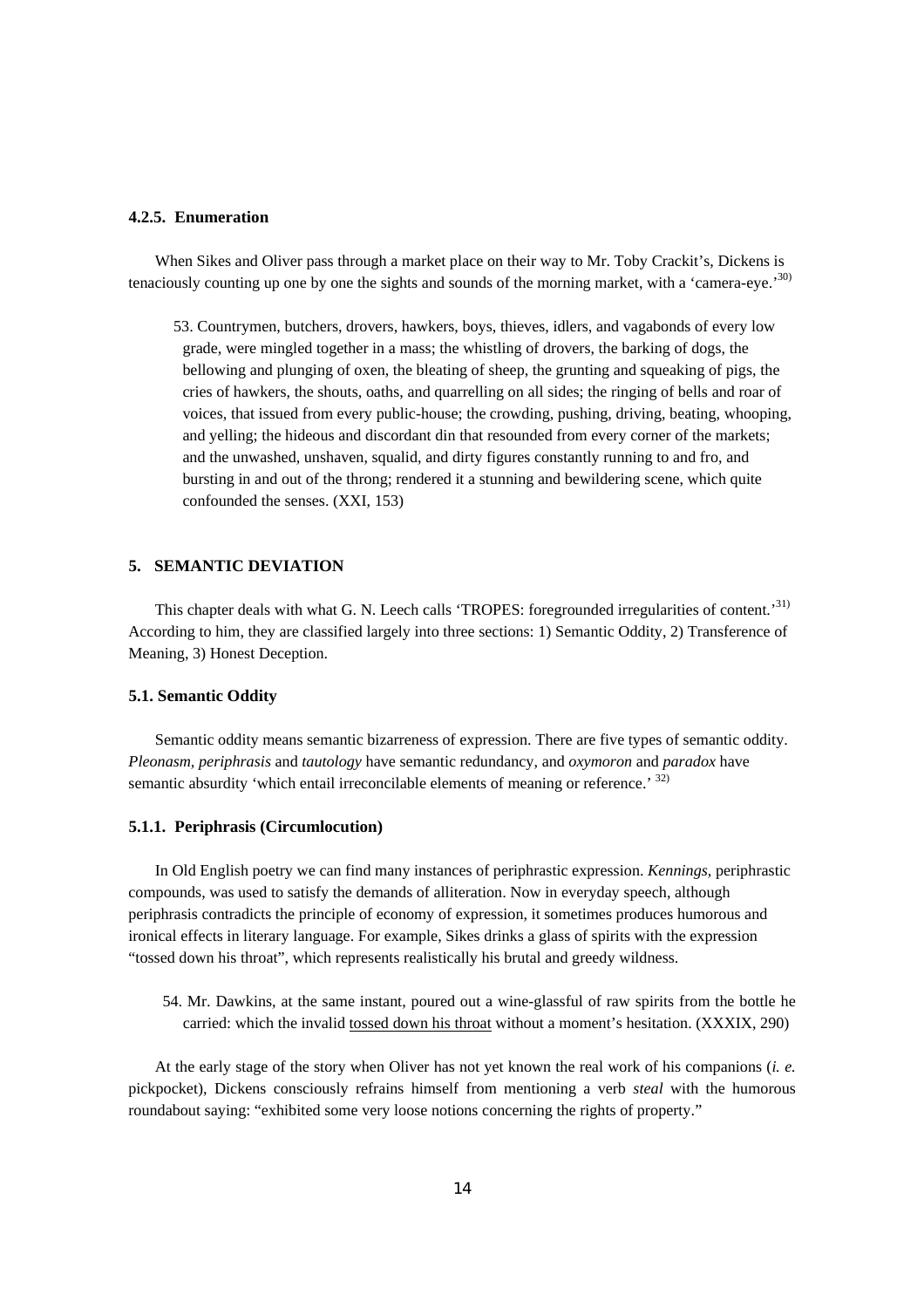55. The Dodger had a vicious propensity, too, of pulling the caps from the heads of small boys and tossing them down areas; while Charley Bates exhibited some very loose notions concerning the rights of property, by pilfering divers apples and onions from the stalls at the kennel sides, and thrusting them into pockets which were so surprisingly capacious, that they seemed to undermine his whole suit of clothes in every direction. (X, 64-65)

Euphemistic periphrasis is used to avoid direct and blunt statement. To describe a middle-aged love affair between Mr. Bumble and Mrs. Corney, Dickens uses a vague phrase: "certain soft nothings" for *amorous words.* 

56. (Mr. Bumble)..., increased the distance between himself and Mrs. Corney; which proceeding, some prudent readers will doubtless be disposed to admire; and to consider an act of great heroism on Mr. Bumble's part: he being in some sort tempted by time, place, and opportunity, to give utterance to certain soft nothings, …. (XXIII, 170)

Mr. Bumble speaks to Oliver with a dignified air of importance, which makes him say a periphrastic phrase: "make your eyes red" for *cry.* 

57. 'Don't make your eyes red, Oliver, but eat your food and be thankful,' said Mr. Bumble, in a tone of impressive pomposity. (Mr. Bumble, III, 18)

### **5.1.2. Oxymoron**

Taking counsel to solve the problem of how to dispose Oliver, the board of the workhouse decided to send him to sea. *Good* and *unhealthy* in "good unhealthy port" seem to logically contradict each other, but contextually they are consistent: in that such an *unhealthy* port as will perish Oliver there is simultaneously *good* for them to dispose of him.

58. The board, in imitation of so wise and salutary an example, took counsel together on the expediency of shipping off Oliver Twist, in some small trading vessel bound to a good unhealthy port. (IV, 22)

#### **5.1.3. Paradox (Contradiction)**

Just before Nancy was murdered by Sikes, she entreated him to save her life. Clinging desperately to him, she sweared "upon my guilty soul". She was guilty of entering into a secret connection with the party of Mr. Brownlow, but it was solely for Sikes's sake, not for her. Probably it seemed to Sikes that *having a guilty soul* and *being true to him* was a contradicted lie, but this seeming contradiction makes Nancy's words the more true.

59. 'Bill, Bill, for dear God's sake, for your own, for mine, stop before you spill my blood! I have been true to you, upon my guilty soul I have!' (Nancy, XLVII, 361)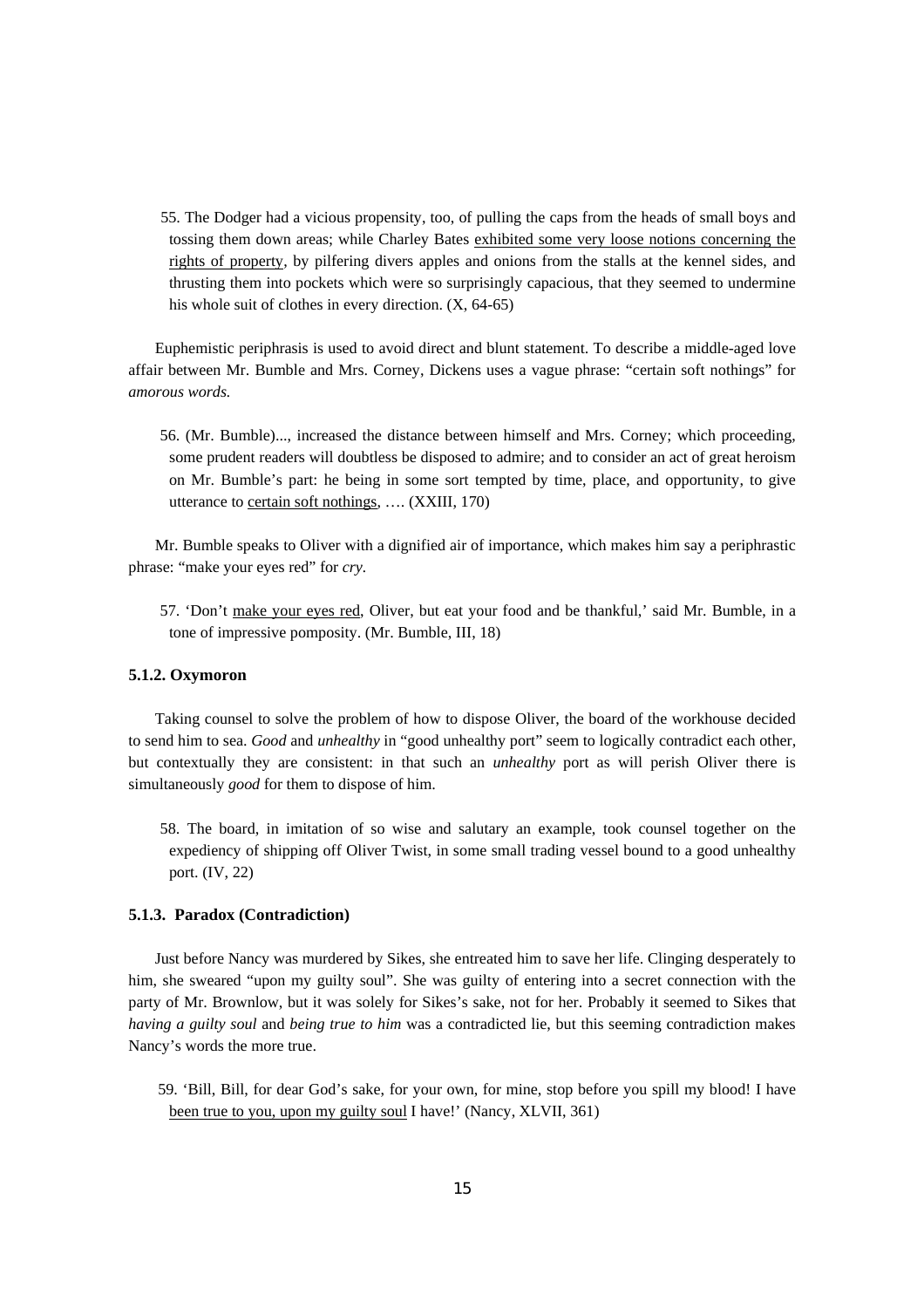Dickens's skill in describing the psychology of the guilty is always surprising. H. House touches upon this point briefly: 'These [*i.e.* loneliness, disgrace, outlawry] were always his leading psychological themes.<sup>33)</sup> For example, the description of Fagin's fear in prison awaiting the time of execution is concisely condensed into the paradox: "night so long, and yet so short."

60. The day passed off. Day? There was no day; it was gone as soon as come—and night came on again; night so long, and yet so short; long in its dreadful silence, and short in its fleeting hours. (LII, 407)

#### **5.2. Transference of Meaning**

This section deals with the four tropes of figurative languages: 1) Synecdoche, 2) Metonymy, 3) Metaphor, 4) Simile.

#### **5.2.1. Synecdoche**

R. Chapman defines synecdoche as 'the metaphorical use of part of the referent to stand for the whole.<sup>34)</sup> When Fagin returned to his abode, Toby Crackit displayed his superior 'mental endowments', jocularly referring to *a man* as "a living leg."

61. 'Has nobody been, Toby?' asked Fagin. 'Not a living leg,' answered Mr. Crackit, pulling up his collar. (Crackit, XXXIX, 292)

#### **5.2.2. Metonymy**

*COD* gives a definition of metonymy: 'substitution of the name of an attribute or adjunct for that of the thing meant.' A metonymy "crown" used for *king* is a common usage, and which is interpreted as 'concrete symbol representing abstract institution.'35) "Evidence for the crown" means what is called *king's evidence.* 

62. Mr. Fagin did not seek to conceal his share in the catastrophe, but lamented with tears in his eyes that the wrong-headed and treacherous-behaviour of the young person in question, had rendered it necessary that he should become the victim of certain evidence for the crown. (XVIII, 127)

## **5.2.3. Metaphor**

G. N. Leech subclassifies metaphor according to the relation of meaning between literal and figurative senses.

### **5.2.3.1. Humanizing Metaphor**

This sort of metaphor is known more familiarly as *personification,* which 'attributes humanity to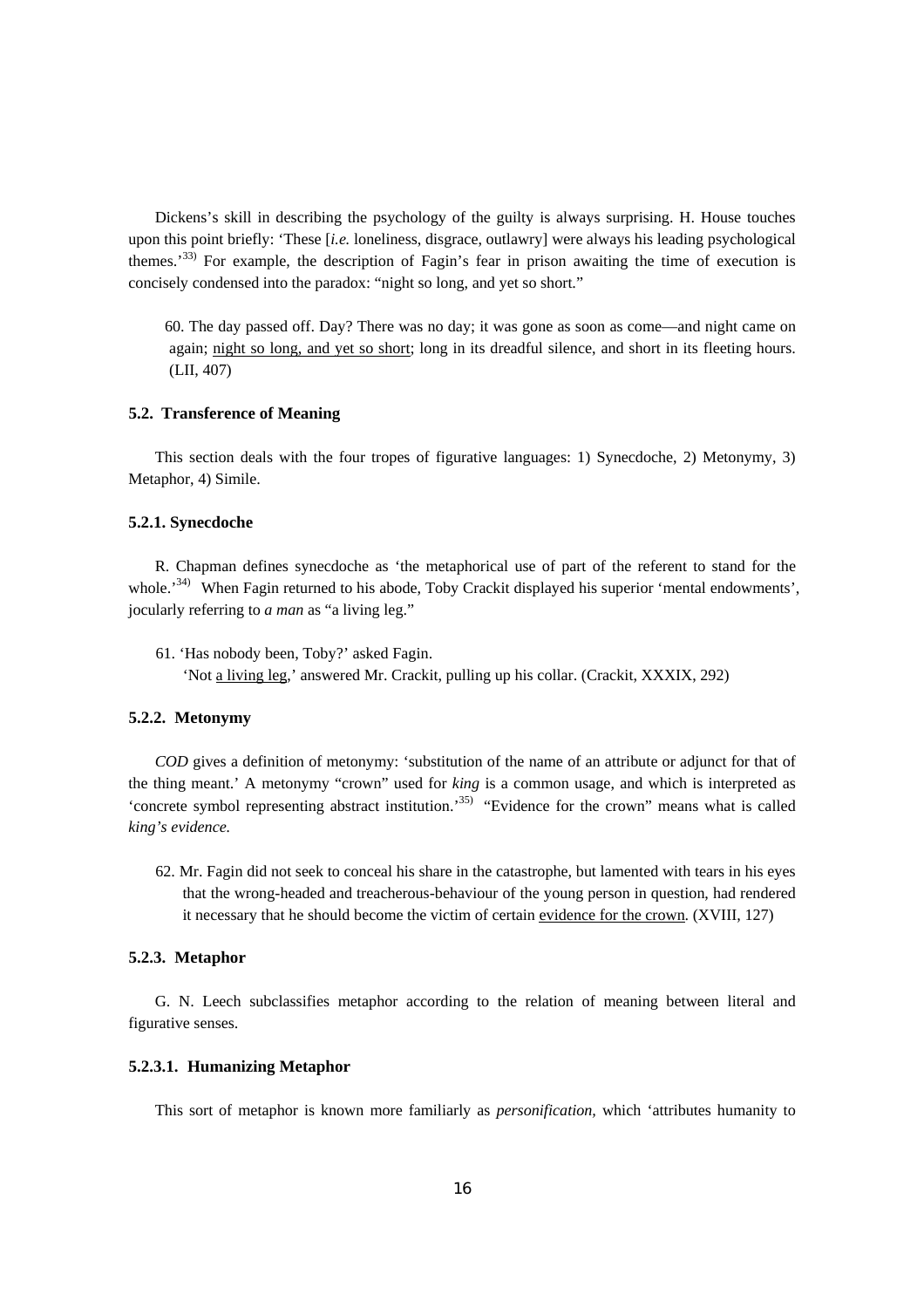what is not human.' <sup>36)</sup> *Fat* in "fat one" and *him* in "try him" suggest that ovster is humanized.

63. 'Here's a delicious fat one, Noah, dear!' said Charlotte; 'try him, do; only this one.' 'What a delicious thing is a oyster!' remarked Mr. Claypole, after he had swallowed it. (Charlotte, XXVII, 201)

## **5.2.3.2. Dehumanizing Metaphor**

Being opposite to humanizing metaphor, this metaphor 'ascribes animal or inanimate property to human being.<sup>37)</sup> After Mr. Bumble was called "indeed a dove" by Mrs. Corney in their love scene, he became a dove and flew into the cold sky. Dickens implies humorous irony in "dove" which really symbolizes a gentle, innocent person.

64. The dove then turned up his coat-collar, and put on his cocked hat; and, having exchanged a long and affectionate embrace with his future partner, once again braved the cold wind of the night. (XXVII, 200)

# **5.2.3.3. Concretive Metaphor**

This concretive metaphor makes abstraction concrete and physical. Mr. Bumble's apprehension is expressed with this metaphor, but his substituted metaphor "broken bottles" gives a more concrete image with humour.

65. 'Mrs. Corney', said Mr. Bumble, stooping over the matron, 'what is this, ma'am? Has anything happened, ma'am? Pray answer me; I'm on —on —' Mr. Bumble, in his alarm, could not immediately think of the word 'tenter-hooks,' so he said 'broken bottles.' (Mr. Bumble, XXVII, 197)

# **5.2.4. Simile**

Some members of the gang of thieves use inadequate similes to the context of situation consciously or unconsciously, producing humorous effect.

- 66. 'How do you feel to-night, Bill?' 'As weak as water,' replied Mr. Sikes, with an imprecation on his eyes and limbs. (Sikes, XXXIX, 288)
- 67. 'Well', said the Jew, glancing slyly at Oliver, and addressing himself to the Dodger, 'I hope you've been at work this morning, my dears?' 'Hard'', replied the Dodger. 'As Nails,' added Charley Bates. (Bates, IX, 60)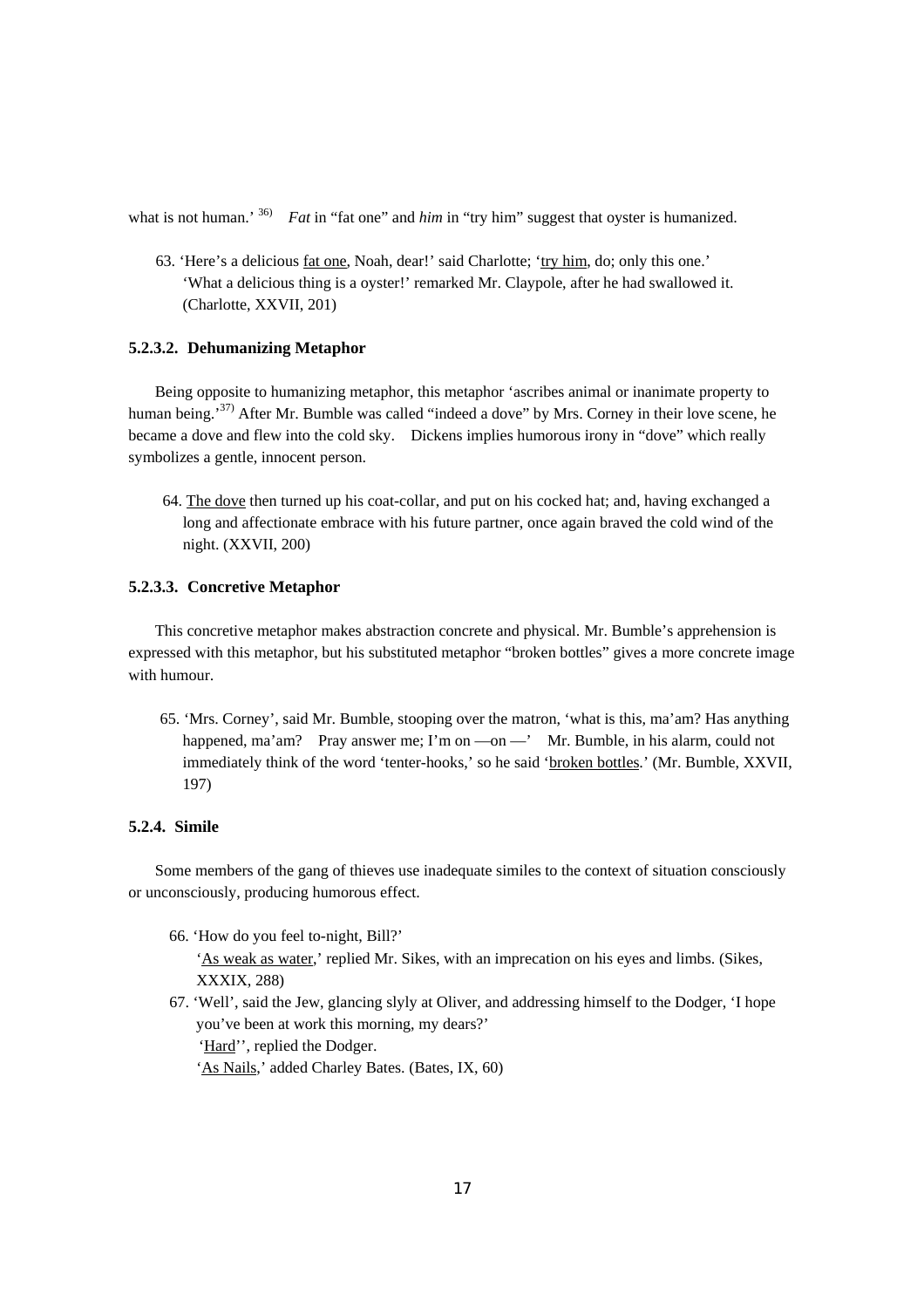## **5. 3. Honest Deception**

This section treats of three tropes: 1) Hyperbole (Exaggeration) , 2) Litotes (Understatement) , 3) Irony. G. N. Leech defines them as 'they are all connected in that in a sense they misrepresent the truth: hyperbole distorts by saying too much, understatement by saying too little, and irony often takes the form of saying or implying the opposite of what one feels to be the case.<sup>38)</sup> 'Honest deception' means that these three tropes misrepresent the truth for the sake not of deception, but of literary purpose.

#### **5.3.1. Hyperbole (Exaggeration)**

Often blamed for his exaggeration, Dickens seemed never to give in, as he defends himself in the preface of *Martin Chuzzlewit:* "What is exaggeration to one class of minds and perceptions, is plain truth to another." <sup>39)</sup> The climax of the story in which Sikes, the murderer, was driven to bay is exaggerated with hyperboles: "previous shouting had been whispers," "bridge bent beneath the weight of the crowd," which help to create a tense atmosphere of the scene.

- 68. ... the instant they perceived it and knew it was defeated, they raised a cry of triumphant execration to which all their previous shouting had been whispers. (L, 389)
- 69. Each little bridge (and there were three in sight) bent beneath the weight of the crowd upon it. (L, 389)

#### **5.3.2. Litotes (Understatement)**

Dickens's understatement often contains ironic implication. The next understated phrases: "a more than ordinary redness," "in a slight degree intoxicated," on the contrary, suggest the heavy drinking of Noah Claypole.

70. Close beside him stood Charlotte, opening oysters from a barrel: which Mr. Claypole condescended to swallow, with remarkable avidity. A more than ordinary redness in the region of the young gentleman's nose, and a kind of fixed wink in his right eye, denoted that he was in a slight degree intoxicated' (XXVII, 201)

# **5.3.3. Irony**

In this novel the author's social satire on the system of the new Poor Law frequently finds its outlet in irony. When Oliver was called into the presence of the board of the workhouse for the first time, their hard treatment of him is described in ironical phrases: "raising his spirits," "putting him quite at his ease."

71. Oliver was frightened at the sight of so many gentlemen, which made him tremble: and the beadle gave him another tap behind, which made him cry. These two causes made him answer in a very low and hesitating voice; whereupon a gentleman in a white waistcoat said he was a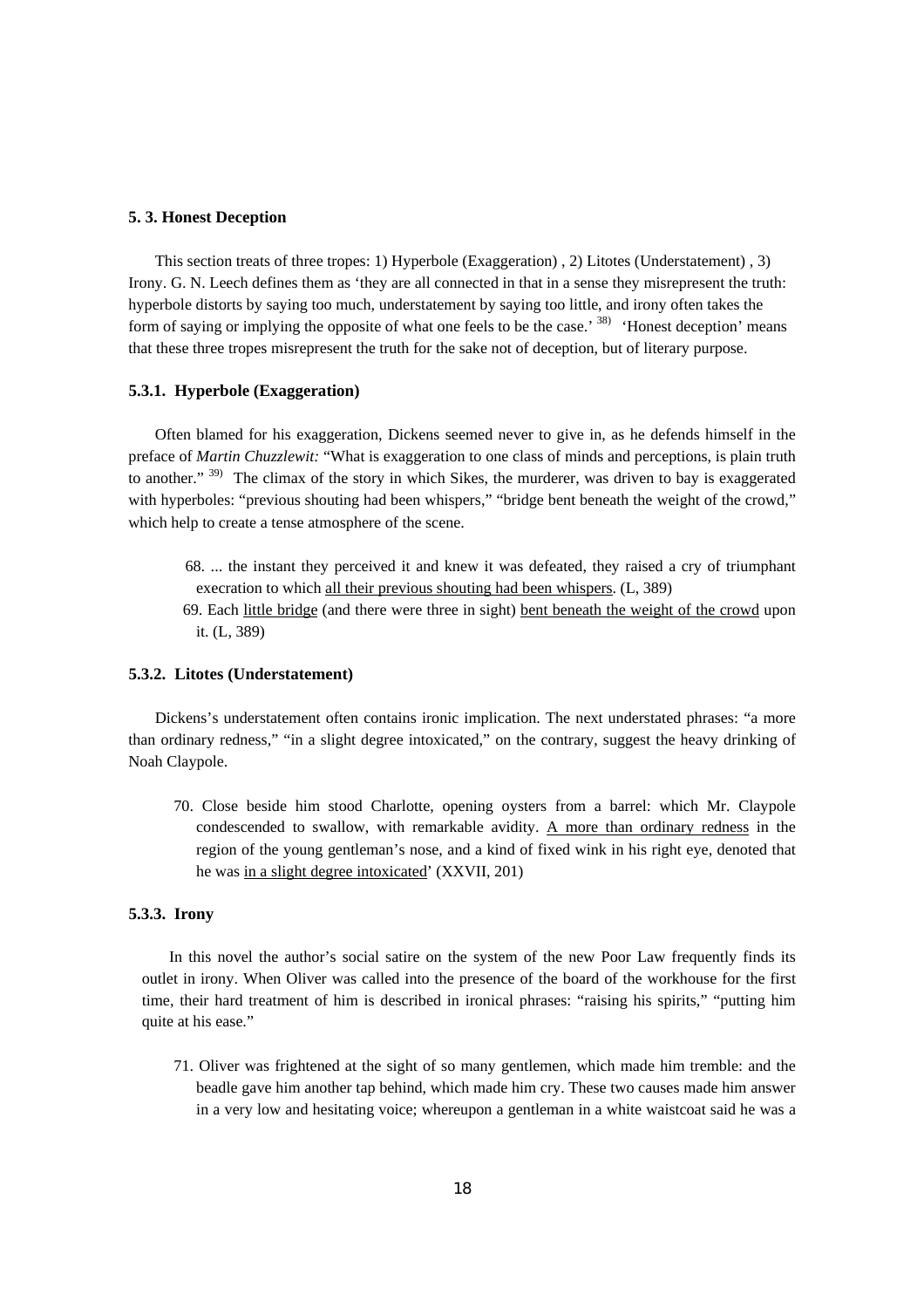fool. Which was a capital way of raising his spirits, and putting him quite at his ease. (II, 10)

# **6.****DEVIATION OF REGISTER**

A chief feature of deviation of register is *Register Mixing,* or 'the use in the same text of features characteristic of different registers.<sup>40)</sup> By the inappropriate choice and the mixing of registers linguistic humour is produced.<sup>41)</sup> In the following example, the lexical items of the register of advertisement: "To Let" describe humourously the poor Oliver's miserable situation, 'as though he were a piece of real estate.'  $42)$ 

71. The next morning, the public were once more informed that Oliver Twist was again To Let, and that five pounds would be paid to anybody who would take possession of him. (III, 21)

When Sikes is addressed by Fagin with a title *Mr.*, he instantly perceives its inappropriateness and recognizes Fagin's malicious intent.

72. 'Hush! hush! Mr. Sikes,' said the Jew, trembling; 'don't speak so loud.'

'None of your mistering,' replied the ruffian; 'you always mean mischief when you come that. You know my name: out with it! I shan't disgrace it when the time comes.' (Fagin, XIII, 86)

### **7. CONCLUSION**

As has been examined in the previous six chapters, the language of *Oliver Twist* proved to have many interesting features of linguistic deviation. From these illustrations of deviation, it may safely be said that Dickens ingeniously creates his own language, and skillfully manipulates it in his novels. R. Quirk may well call him 'Charles Dickens, Linguist.' 43)

# **NOTES**

- 1) G. N. Leech, *A Linguistic Guide to English Poetry,* (Longman, 1969), p. 57.
- 2) *Ibid.,* p.37.
- 3) *Ibid.,* p. 26. In fact, Dickens's prose has been often called 'poetic'. Cf. ed. A. E. Dyson, *Dickens,*  (Macmillan, 1968), pp. 24-25. Sylvère Monod, *Dickens the Novelist,* (University of Oklahoma, 1967), pp. 126-27.
- 4) The name and symbols in the parenthesis show the speaker and the chapter and page of the Text: The Oxford Illustrated Dickens, *Oliver Twist.*
- 5) G. L. Brook, *The Language of Dickens,* (Andre Deutsch, 1970), p. 240.
- 6) Randolph Quirk, *The Linguist and the English Language,* (Edward Arnold, 1974), p. 19.
- 7) *Ibid.,* p.20.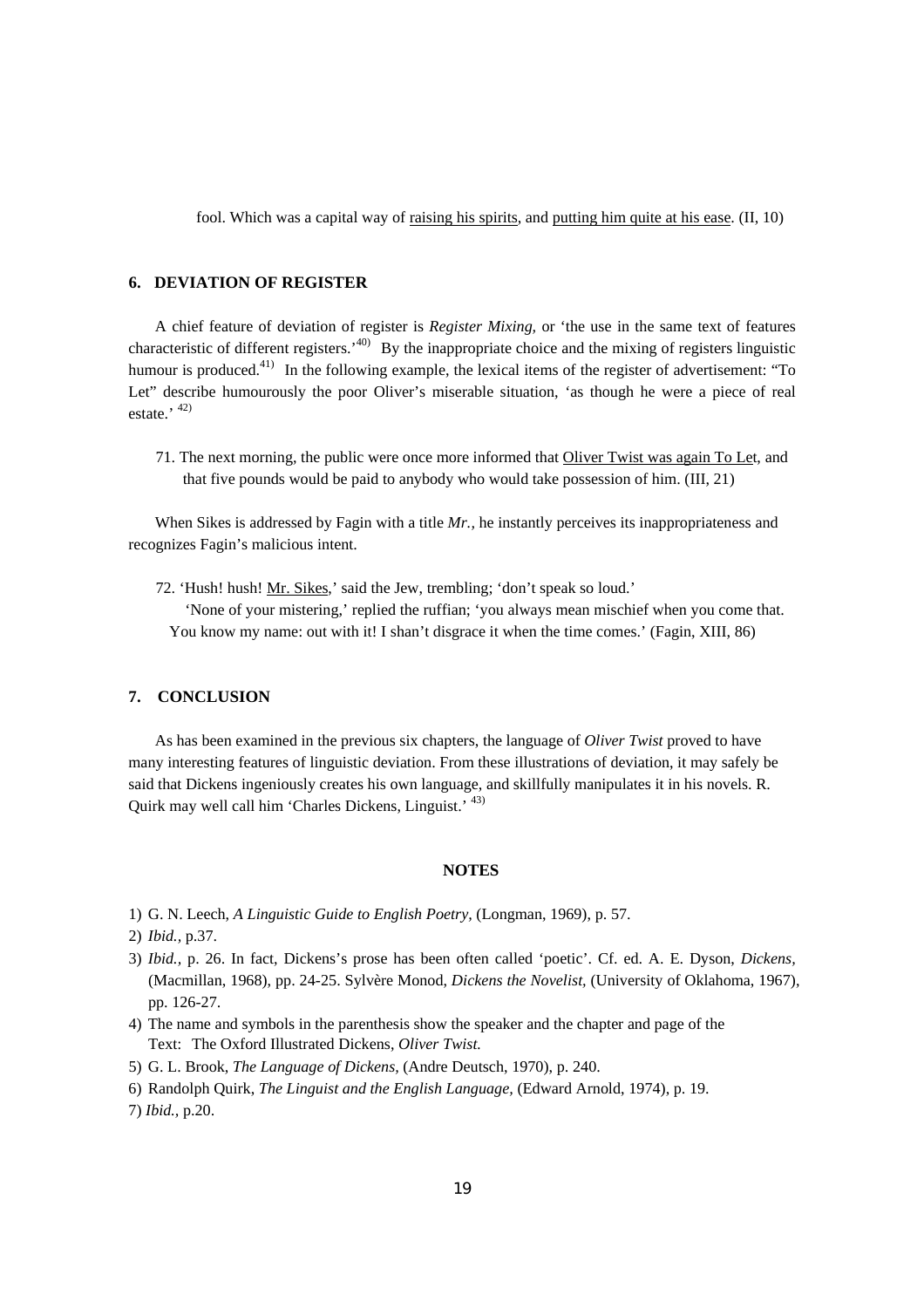- 8) R. Quirk, 5. Greenbaum, G. Leech, J. Svartvik, *A Grammar of Contemporary English,* (Longman, 1972), p. 1079.
- 9) Stanley Gerson, *Sound and Symbol,* (Almqvist & Wiksell, 1967), p. 354.
- 10) G.N. Leech, *op. cit.,* p.42.
- 11) Citing this same example, he explains like this: "merry-go-rounder', (nonce word) a lark, Hoppe". Cf. Tadao Yamamoto, *Growth and System of the Language of Dickens,* (Kansai U. P., 1950), p.406.
- 12) G.N. Leech, *op. cit.,* p.43.
- 13) See *The Concise Oxford Dictionary* (6th ed.), s. v. bumble.
- 14) Cf. G. N. Leech, *op. cit.,* p. 44.
- 15) Cf. *ibid.,* p. 158.
- 16) Cf. S. Gerson, *op. cit.,* p.359. & G.L. Brook, *op. cit.,* p.112.
- 17) Cf. G.L. Brook, *op. cit.,* p.110.
- 18) *Ibid.,* p.98.
- 19) *Ibid.,* p.249.
- 20) Cf. G.L. Brook, *op. cit.,* p.116.
- 21) Cf. S. Gerson, *op. cit.,* p.360.
- 22) Cf. G. L. Brook, *op. cit.,* p. 239. & Sanki Ichikawa, *Studies in English Grammar,* (Kenkyusha, 1954), p.295.
- 23) Many more examples of intensive adverbs in *Oliver Twist* are given in Takao Yoshida, *Words of Dickens,* (Apollon Co., 1978), pp. 79-86.
- 24) Johannes Söderlind, "A Novel by Dickens Linguistically Analysed" in *POETICA 5,* (Sanseido, Spring, 1976), p. 63.
- 25) *Ibid.,* p.63.
- 26) Cf. *ibid.,* p. 63. & T. Yoshida, *op. cit.,* p. 102.
- 27) J. Söderlind, *op. cit.,* p. 63.
- 28) F. N. Robinson, *The Works of Geoffrey Chaucer,* (Oxford, 2nd ed., 1957)
- 29) S. Monod, *op. cit.,* p. 126.
- 30) Cf. Shigeru Koike, "Dickens: His Trivialism and 'Camera-Eye" in *Literature and Language of Dickens,* ed. by Michio Masui & Masami Tanabe, (Sanseido, 1972), pp. 99-120.
- 31) G.N. Leech, *op. cit.,* p.74.
- 32) *Ibid.,* p. 140.
- 33) Humphry House, Introduction of *Oliver Twist,* (Oxford U. P., 1949), x.
- 34) Raymond Chapman, *Linguistics and Literature,* (Edward Arnold, 1973), p. 77.
- 35) G.N. Leech, *op. cit.,* p.152.
- 36) *Ibid.,* p. 158.
- 37) *Ibid.,* p. 158.
- 38) *Ibid.,* p. 166.
- 39) Preface of *Martin Chuzzlewit,* (Oxford U. P., 1951), xv.
- 40) G.N. Leech, *op. cit.,* p.50.
- 41) Cf. M. A. K. Halliday, A. McIntosh, P. Strevens, *The Linguistic Sciences and Language Teaching,*  (Longman, 1964), p. 88.
- 42) J. Hillis Miller, *Charles Dickens: The World of His Novels,* (Indiana U. P., 1958), p. 36.